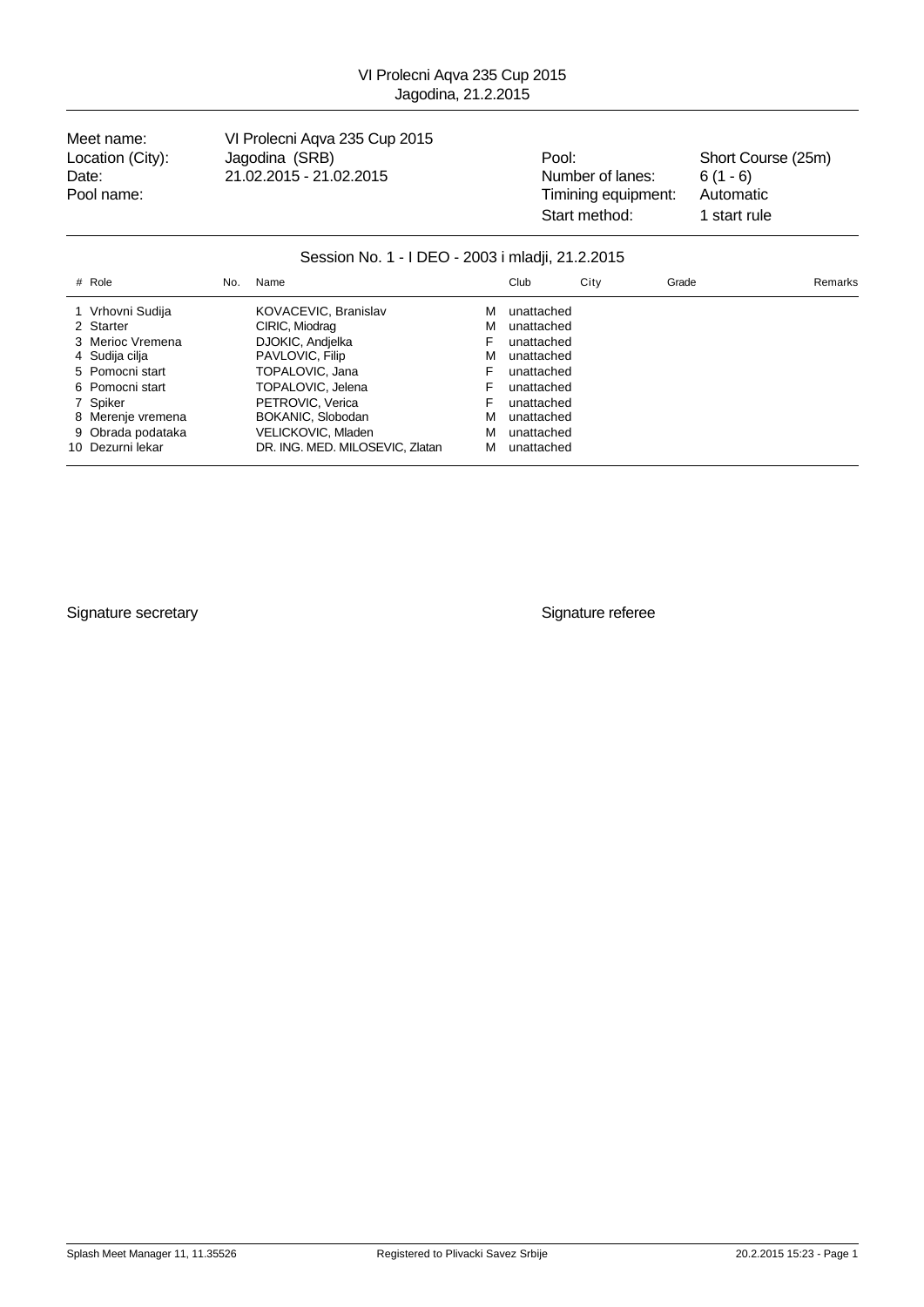Meet name: VI Prolecni Aqva 235 Cup 2015 Location (City): Jagodina (SRB) Pool: Pool: Short Course (25m)

Date: 21.02.2015 - 21.02.2015 - 21.02.2015 Number of lanes: 6 (1 - 6)<br>Pool name: 21.02.2015 - 21.02.2015 - Timining equipment: Automatic Pool name: Timining equipment: Start method: 1 start rule

### Session No. 2 - II DEO - 2002 i stariji, 21.2.2015

| # Role            | No. | Name                            |   | Club       | City | Grade | Remarks |
|-------------------|-----|---------------------------------|---|------------|------|-------|---------|
| 1 Vrhovni Sudija  |     | KOVACEVIC, Branislav            | м | unattached |      |       |         |
| 2 Starter         |     | CIRIC, Miodrag                  | м | unattached |      |       |         |
| 3 Merioc Vremena  |     | DJOKIC, Andielka                | F | unattached |      |       |         |
| 4 Sudija cilja    |     | PAVLOVIC, Filip                 | м | unattached |      |       |         |
| 5 Pomocni start   |     | TOPALOVIC, Jana                 | F | unattached |      |       |         |
| 6 Pomocni start   |     | TOPALOVIC, Jelena               | F | unattached |      |       |         |
| 7 Spiker          |     | PETROVIC, Verica                | F | unattached |      |       |         |
| 8 Merenje vremena |     | BOKANIC, Slobodan               | м | unattached |      |       |         |
| 9 Obrada podataka |     | VELICKOVIC, Mladen              | м | unattached |      |       |         |
| 10 Dezurni lekar  |     | DR. ING. MED. MILOSEVIC. Zlatan | м | unattached |      |       |         |

Signature secretary **Signature referee**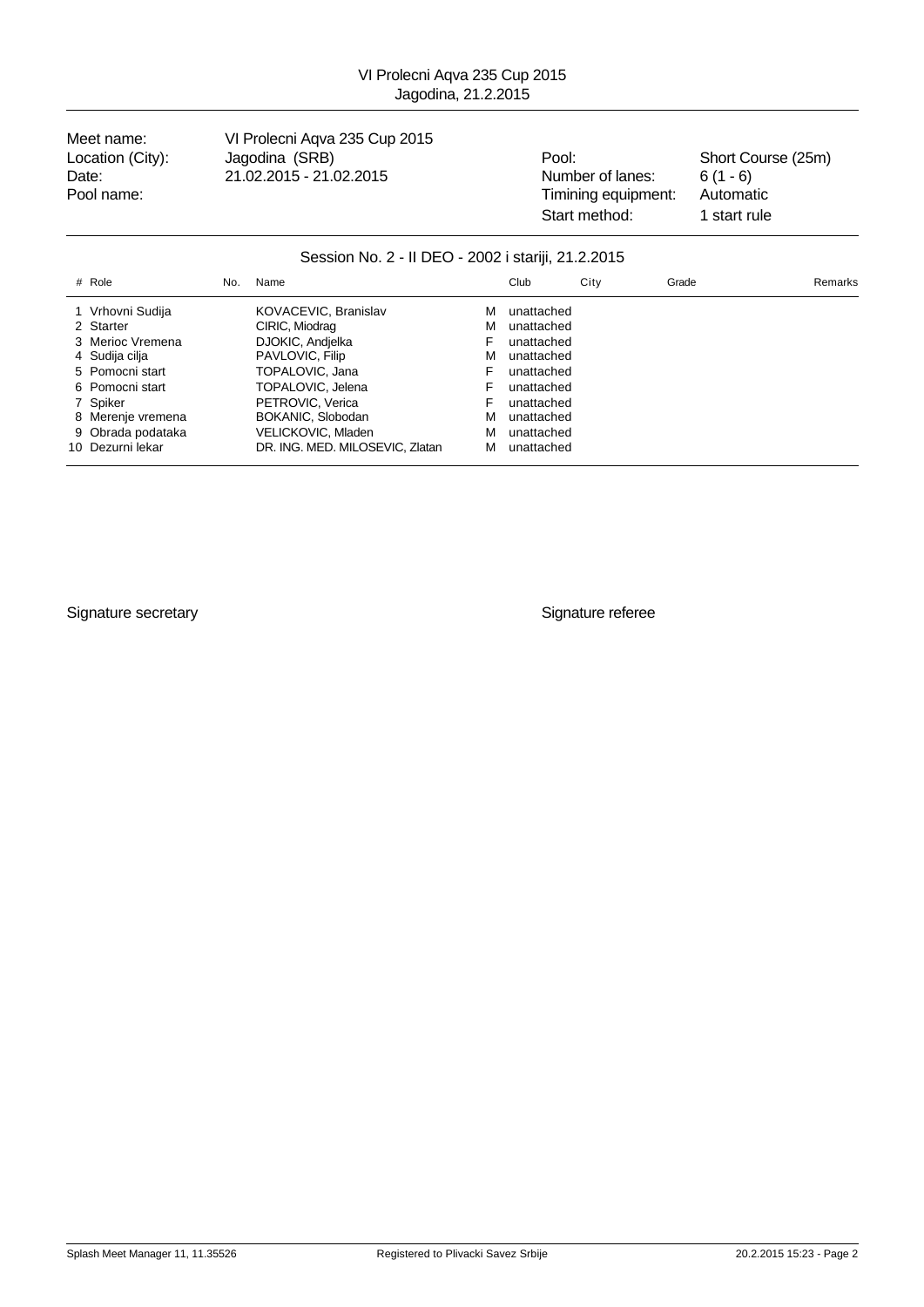| <b>Entry Statistics</b>                |            |     |                          |       |     |                             |       |                |                 | <b>All Events</b> |
|----------------------------------------|------------|-----|--------------------------|-------|-----|-----------------------------|-------|----------------|-----------------|-------------------|
| Club                                   | Nation     | Men | <b>Athletes</b><br>Women | Total | Men | <b>Individuals</b><br>Women | Total | Men            | Relays<br>Women | Total             |
| <b>Bulgaria</b>                        |            |     |                          |       |     |                             |       |                |                 |                   |
| <b>GD Sport</b>                        | <b>BUL</b> | 1   | 1                        | 2     | 3   | 3                           | 6     |                |                 |                   |
| Omega-01                               | <b>BUL</b> | 4   | ÷,                       | 4     | 11  | $\blacksquare$              | 11    | 1              |                 | 1                 |
| Total number of 2 clubs                | <b>BUL</b> | 5   | $\mathbf{1}$             | 6     | 14  | 3                           | 17    | $\mathbf{1}$   | $\blacksquare$  | $\mathbf{1}$      |
| Serbia                                 |            |     |                          |       |     |                             |       |                |                 |                   |
| "Feniks" Sombor                        | <b>SRB</b> | 1   | ٠                        | 1     | 3   | $\overline{\phantom{a}}$    | 3     |                |                 |                   |
| Olimpija Bor                           | <b>SRB</b> | 7   | 9                        | 16    | 21  | 25                          | 46    | 1              | $\overline{c}$  | 3                 |
| PK Sveti Nikola                        | <b>SRB</b> | 1   | L.                       | 1     | 3   | $\blacksquare$              | 3     |                | ä,              |                   |
| <b>PK Tamis</b>                        | <b>SRB</b> | 1   | $\overline{\phantom{a}}$ | 1     | 3   | $\blacksquare$              | 3     | ٠              | $\blacksquare$  |                   |
| PK,, Valis" Valjevo                    | <b>SRB</b> | 3   | 5                        | 8     | 9   | 16                          | 25    | $\blacksquare$ | 1               | 1                 |
| Pk Aqua 235 Jagodina                   | <b>SRB</b> | 15  | 15                       | 30    | 43  | 38                          | 81    | $\overline{2}$ | 2               | 4                 |
| Pk Poseidon Paracin                    | <b>SRB</b> | 10  | 1                        | 11    | 26  | $\overline{2}$              | 28    | 1              | $\overline{a}$  | 1                 |
| Plivački klub "Leskovac" - Leskovac    | <b>SRB</b> | 1   | $\blacksquare$           | 1     | 3   | $\blacksquare$              | 3     |                | $\blacksquare$  |                   |
| Plivacki Klub Jagodina                 | <b>SRB</b> | 4   | 9                        | 13    | 12  | 25                          | 37    |                | 1               | 1                 |
| Plivacki klub " Napredak"              | <b>SRB</b> | 4   | 2                        | 6     | 12  | 6                           | 18    |                | -               |                   |
| Plivacki klub "Dubocica" Leskovac      | <b>SRB</b> | 6   | 3                        | 9     | 18  | 9                           | 27    | $\blacksquare$ | $\blacksquare$  | $\blacksquare$    |
| Plivacki klub "Jagodina 2000" Jagodina | <b>SRB</b> | 6   | 4                        | 10    | 18  | 12                          | 30    | 1              | $\blacksquare$  | 1                 |
| Plivacki klub Foka Kragujevac          | <b>SRB</b> | 3   | $\overline{7}$           | 10    | 10  | 21                          | 31    |                | 1               | 1                 |
| Plivacki klub Radnicki Kragujevac      | <b>SRB</b> | 4   | ÷,                       | 4     | 12  | $\blacksquare$              | 12    | $\overline{c}$ | ÷,              | $\overline{c}$    |
| Plivacki klub Sigma Beograd            | <b>SRB</b> | 12  | 3                        | 15    | 35  | 9                           | 44    | $\overline{2}$ | $\blacksquare$  | $\overline{c}$    |
| Plivacki klub Usce                     | <b>SRB</b> | 3   | ÷,                       | 3     | 9   | $\blacksquare$              | 9     | $\blacksquare$ | $\blacksquare$  | $\blacksquare$    |
| Plivacki klub,, Barakuda "Beograd      | <b>SRB</b> | 11  | 5                        | 16    | 27  | 11                          | 38    | 1              | 1               | 2                 |
| Plivacki klub,, Crnica" Paracin        | <b>SRB</b> | 12  | 7                        | 19    | 35  | 18                          | 53    | $\overline{c}$ | 2               | 4                 |
| Plivacki klub,, Kikinda "Kikinda       | <b>SRB</b> | 1   | $\overline{\phantom{a}}$ | 1     | 3   | $\blacksquare$              | 3     | $\blacksquare$ | $\blacksquare$  |                   |
| <b>Td Bor</b>                          | <b>SRB</b> | 5   | 12                       | 17    | 15  | 36                          | 51    | ÷,             | $\mathbf{1}$    | 1                 |
| Total number of 20 clubs               | <b>SRB</b> | 110 | 82                       | 192   | 317 | 228                         | 545   | 12             | 11              | 23                |
|                                        |            |     |                          |       |     |                             |       |                |                 |                   |
| Total number of 22 clubs               |            | 115 | 83                       | 198   | 331 | 231                         | 562   | 13             | 11              | 24                |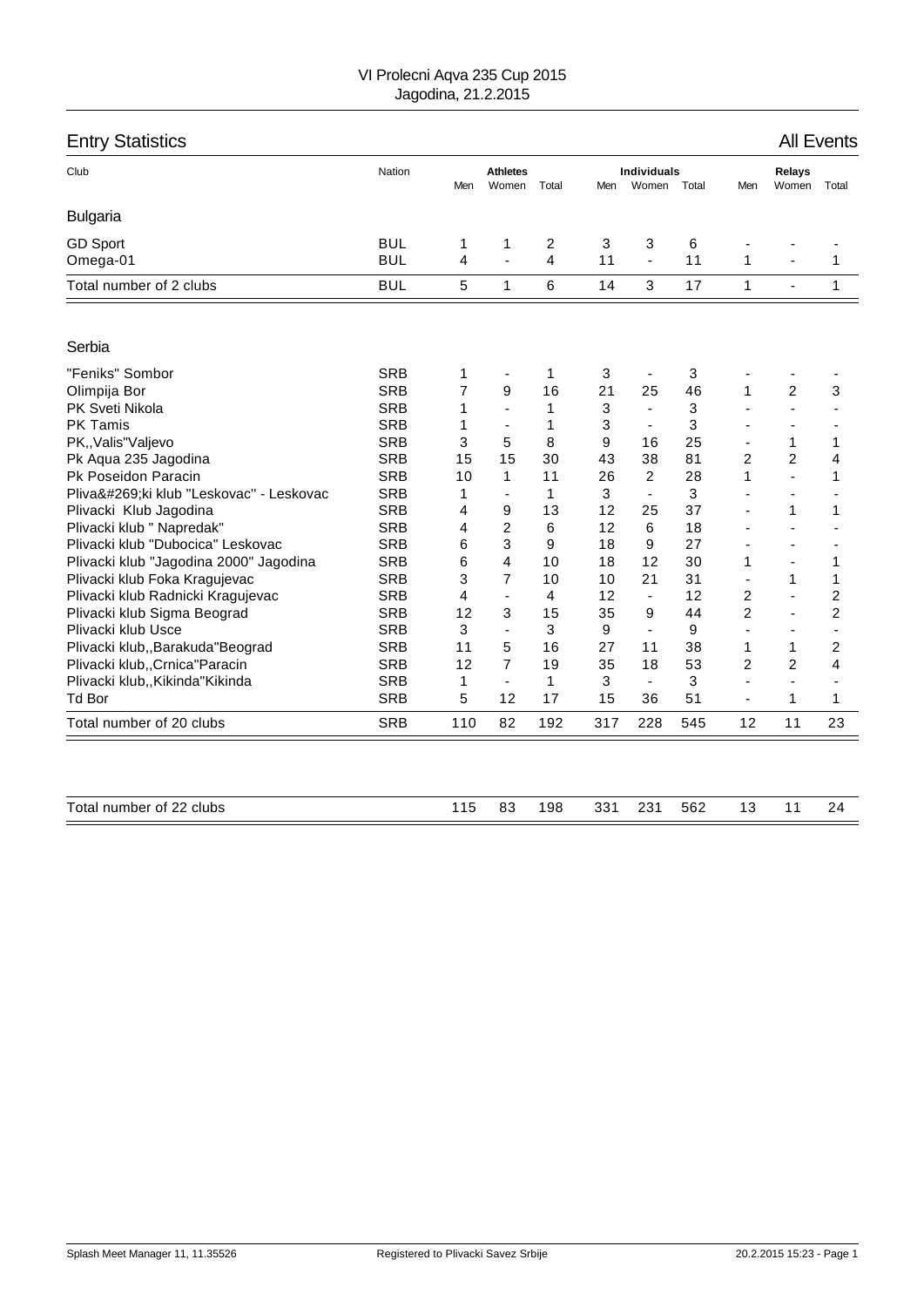| Event 1<br>21.2.2015 - 11:00                                                                                                                           |                            | Boys, 200m Freestyle                                                                                                                                           |                                                                        |                                                                                                                            | 12 years and younger<br>Results |                                                          |                                   |                                        |
|--------------------------------------------------------------------------------------------------------------------------------------------------------|----------------------------|----------------------------------------------------------------------------------------------------------------------------------------------------------------|------------------------------------------------------------------------|----------------------------------------------------------------------------------------------------------------------------|---------------------------------|----------------------------------------------------------|-----------------------------------|----------------------------------------|
| Points: FINA 2014                                                                                                                                      |                            |                                                                                                                                                                |                                                                        |                                                                                                                            |                                 |                                                          |                                   |                                        |
| Rank                                                                                                                                                   | ΥB                         |                                                                                                                                                                | Time Pts                                                               |                                                                                                                            | 50 <sub>m</sub>                 | 100m                                                     | 150m                              | 200m                                   |
| 9 years and younger                                                                                                                                    |                            |                                                                                                                                                                |                                                                        |                                                                                                                            |                                 |                                                          |                                   |                                        |
| 1. LAJB, Mario<br>2. KOCIC, Vuk<br>3. TRAJKOVIC, Nikola<br>4. UDIC, Andrija<br>5. CVETKOVIC, Mihajlo                                                   | 06<br>06<br>06<br>07<br>06 | Pk Poseidon Paracin<br>PK Jagodina<br>Plivacki klub " Napredak"<br>Bor<br>Pk Aqua 235 Jagodina                                                                 | 2:49.49 201<br>3:08.93 145<br>3:27.94 109<br>3:28.07 108<br>3:51.44 79 |                                                                                                                            |                                 |                                                          |                                   |                                        |
| 10 years                                                                                                                                               |                            |                                                                                                                                                                |                                                                        |                                                                                                                            |                                 |                                                          |                                   |                                        |
| 1. SIMONOVIC, Strahinja<br>2. DRASKOVIC, Luka<br>3. GLISIC, Stefan<br>4. RAJNIC, Mateja                                                                | 05<br>05<br>05<br>05       | <b>Pk Usce</b><br>Pk Poseidon Paracin<br>Pk Poseidon Paracin<br>PK,,Barakuda"                                                                                  | <b>2:48.68 204</b><br>2:49.13 202<br>2:58.89 171<br>3:21.07 120        |                                                                                                                            |                                 |                                                          |                                   |                                        |
| 11 - 12 years                                                                                                                                          |                            |                                                                                                                                                                |                                                                        |                                                                                                                            |                                 |                                                          |                                   |                                        |
| 1. TESIC, Pavle<br>2. DJORDJEVIC, Matija<br>3. KRSMANOVIC, Luka<br>4. LEKIC, Ilija<br>5. KOSTIC, Nemanja                                               | 03<br>03<br>04<br>04<br>03 | Pk Aqua 235 Jagodina<br>Pk Poseidon Paracin<br>Plivacki klub,, Crnica "Paraci2:32.80 275<br>Plivacki klub,, Crnica "Paracii2:34.22 267<br>Pk Aqua 235 Jagodina | 2:25.00 321<br>2:27.56 305<br>2:40.11 239                              |                                                                                                                            |                                 |                                                          |                                   |                                        |
| Event 2<br>21.2.2015 - 11:12                                                                                                                           |                            | Girls, 200m Freestyle                                                                                                                                          |                                                                        |                                                                                                                            |                                 |                                                          |                                   | 12 years and younger<br>Results        |
| Points: FINA 2014                                                                                                                                      |                            |                                                                                                                                                                |                                                                        |                                                                                                                            |                                 |                                                          |                                   |                                        |
| Rank                                                                                                                                                   | YB                         |                                                                                                                                                                | Time Pts                                                               |                                                                                                                            | 50 <sub>m</sub>                 | 100m                                                     | 150m                              | 200m                                   |
| 9 years and younger                                                                                                                                    |                            |                                                                                                                                                                |                                                                        |                                                                                                                            |                                 |                                                          |                                   |                                        |
| 1. ZAHARIEVA, Kalina                                                                                                                                   | 06                         | <b>GD Sport</b>                                                                                                                                                | 2:53.69 262                                                            |                                                                                                                            |                                 |                                                          |                                   |                                        |
| 10 years                                                                                                                                               |                            |                                                                                                                                                                |                                                                        |                                                                                                                            |                                 |                                                          |                                   |                                        |
| 1. TANASKOVIC, Isidora<br>2. MILKOVSKI, Elena<br>3. PUJICIC, Jovana                                                                                    | 05<br>05<br>05             | Pk Aqua 235 Jagodina<br>Olb<br>Bor                                                                                                                             | 3:16.39 181<br>3:22.62 165<br>3:38.19 132                              |                                                                                                                            |                                 |                                                          |                                   |                                        |
| 11 - 12 years                                                                                                                                          |                            |                                                                                                                                                                |                                                                        |                                                                                                                            |                                 |                                                          |                                   |                                        |
| 1. KIS, Ena<br>2. STOSIC, Teodora                                                                                                                      | 04<br>04                   | Bor<br>Dubocica                                                                                                                                                | 2:55.08 256<br>3:21.46 168                                             |                                                                                                                            |                                 |                                                          |                                   |                                        |
| Event 3<br>21.2.2015 - 11:17<br>Points: FINA 2014                                                                                                      |                            | Boys, 50m Breaststroke                                                                                                                                         |                                                                        |                                                                                                                            |                                 |                                                          |                                   | 12 years and younger<br><b>Results</b> |
| Rank                                                                                                                                                   |                            | YB                                                                                                                                                             |                                                                        |                                                                                                                            |                                 | Time                                                     | Pts                               |                                        |
| 9 years and younger                                                                                                                                    |                            |                                                                                                                                                                |                                                                        |                                                                                                                            |                                 |                                                          |                                   |                                        |
| 1. STEVANOVIC, Nikola<br>MARKOVIC, Nikola<br>2.<br>STOJMENOVIC, Marko<br>3.<br>MILANKOVIC, Marko<br>4.<br>TOMASEVIC, Luka<br>5.<br>DELIC, Andrej<br>6. |                            | 06<br>06<br>07<br>Dubocica<br>06<br>06<br>07                                                                                                                   | PK, , Barakuda"                                                        | Plivacki klub Sigma Beograd<br>Plivacki klub Foka Kragujevac<br>Plivacki klub Sigma Beograd<br>Plivacki klub Sigma Beograd |                                 | 51.79<br>56.00<br>58.61<br>1:04.52<br>1:05.81<br>1:08.78 | 115<br>91<br>79<br>59<br>56<br>49 |                                        |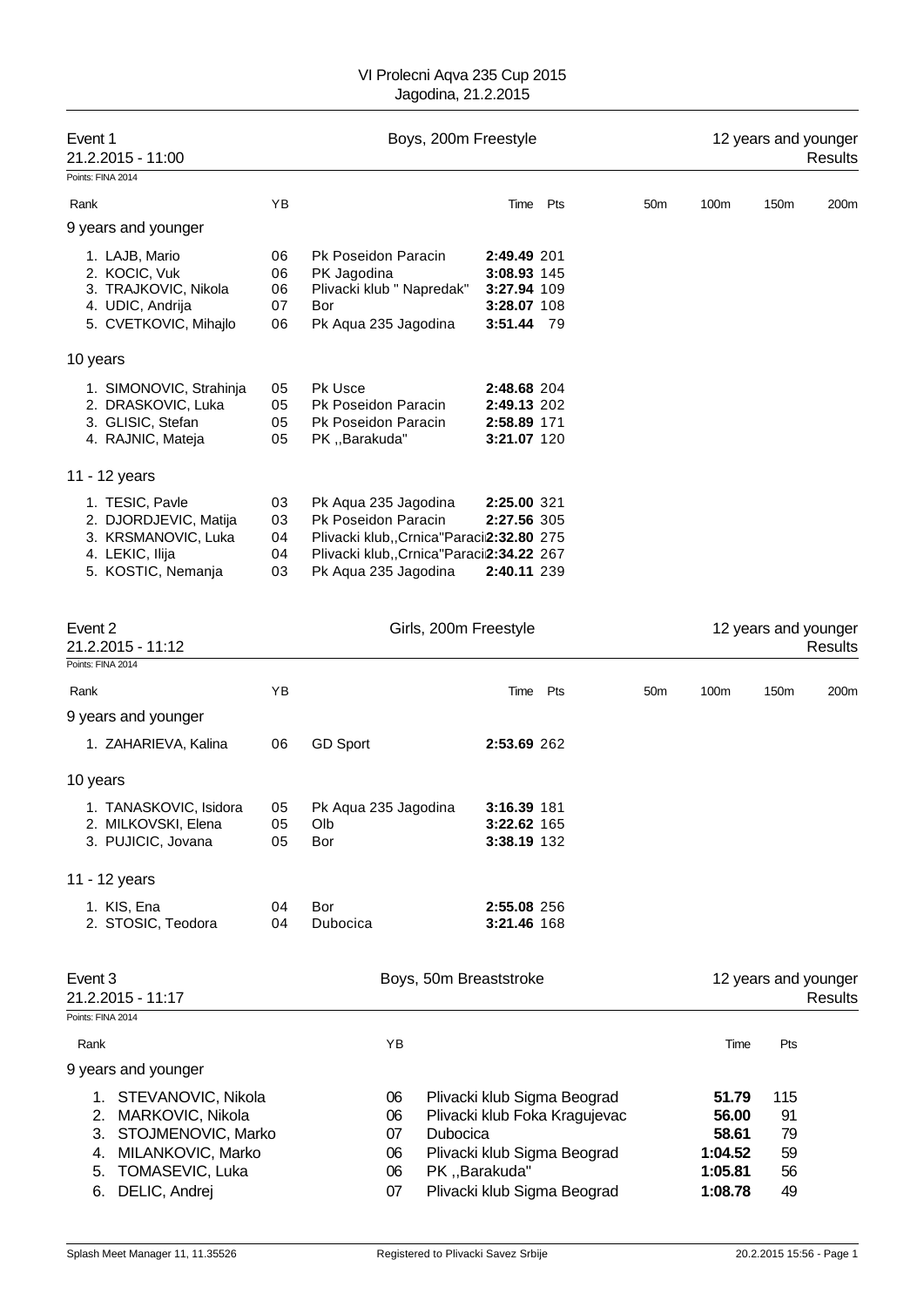# Event 3, Boys, 50m Breaststroke

### 10 years

| JOSIPOVIC, Pavle          | 05 | <b>Pk Usce</b>                  | 43.68                                                     | 193 |
|---------------------------|----|---------------------------------|-----------------------------------------------------------|-----|
| BOZHILOV, Alexander       | 05 | Omega-01                        | 45.30                                                     | 173 |
| <b>BOGDANOVIC, Nikola</b> | 05 | Plivacki klub,, Crnica "Paracin | 50.37                                                     | 125 |
| NIKOLIC, Luka             | 05 | PK "Barakuda"                   | 50.98                                                     | 121 |
| STOJICIC, Lazar           | 05 | <b>Dubocica</b>                 | 51.11                                                     | 120 |
| JOVANOVIC, Ilija          | 05 | Plivacki klub,, Crnica "Paracin | 51.41                                                     | 118 |
| JOVANOVIC, Petar          | 05 | Plivacki klub,, Crnica "Paracin | 51.76                                                     | 116 |
| PESIC, Strahinja          | 05 | Plivacki klub,, Crnica "Paracin | 53.30                                                     | 106 |
| STEFANOVIC, Matija        | 05 | Plivacki klub "Jagodina 2000"   | 1:20.81                                                   |     |
|                           |    |                                 |                                                           |     |
| 11 - 12 years             |    |                                 |                                                           |     |
| LEKIC, Ilija              | 04 | Plivacki klub,, Crnica "Paracin | 42.78                                                     | 205 |
| PETROVIC, Andrija         | 04 | <b>Dubocica</b>                 | 47.96                                                     | 145 |
| ZIVKOVIC, Ognjen          | 03 | Bor                             | 49.68                                                     | 131 |
| MILOSEVIC, Petar          | 04 | PK "Barakuda"                   | 52.19                                                     | 113 |
| NIKOLIC, Aleksa           | 04 | PK, Barakuda"                   | 53.54                                                     | 104 |
| DJORDJEVIC, Jovan         | 04 | Pk Aqua 235 Jagodina            | 55.90                                                     |     |
|                           |    |                                 | 1:10.30                                                   |     |
|                           |    |                                 | MARKOVIC, Nikola<br>Plivacki klub,, Crnica "Paracin<br>03 |     |

| Event 4           |                        | Girls, 50m Breaststroke |                                 | 12 years and younger<br>Results |     |  |
|-------------------|------------------------|-------------------------|---------------------------------|---------------------------------|-----|--|
| Points: FINA 2014 | 21.2.2015 - 11:24      |                         |                                 |                                 |     |  |
| Rank              |                        | YB                      |                                 | Time                            | Pts |  |
|                   |                        |                         |                                 |                                 |     |  |
|                   | 9 years and younger    |                         |                                 |                                 |     |  |
|                   | 1. BELIC, Ljubica      | 06                      | Plivacki klub Foka Kragujevac   | 49.56                           | 196 |  |
|                   | 2. KIS, Lara           | 06                      | Plivacki klub,, Crnica "Paracin | 56.44                           | 132 |  |
|                   | 3. RADOVIC, Sara       | 06                      | Olb                             | 57.19                           | 127 |  |
|                   | 4. IVANOVIC, Lea       | 06                      | Olb                             | 1:01.28                         | 103 |  |
|                   | 5. JORGOVANOVIC, Sara  | 06                      | Olb                             | 1:03.07                         | 95  |  |
| 6.                | RADOSAVLJEVIC, Iva     | 07                      | PK Jagodina                     | 1:20.33                         | 46  |  |
|                   | DSQ SIMONOVIC, Andrea  | 07                      | Pk Aqua 235 Jagodina            | 59.82                           |     |  |
| 10 years          |                        |                         |                                 |                                 |     |  |
|                   | 1. MIHAILOVIC, Dunja   | 05                      | Plivacki klub Foka Kragujevac   | 44.82                           | 265 |  |
|                   | 2. MIHAILOVIC, Nadja   | 05                      | Plivacki klub Foka Kragujevac   | 48.67                           | 207 |  |
| 3.                | DINIC, Nina            | 05                      | Bor                             | 54.34                           | 148 |  |
|                   | 4. MILENIC, Mila       | 05                      | Plivacki klub Sigma Beograd     | 59.11                           | 115 |  |
|                   | 5. BOGDANOVIC, Anja    | 05                      | Bor                             | 1:01.55                         | 102 |  |
|                   | 6. SAVIC, Nadja        | 05                      | Plivacki klub,, Crnica "Paracin | 1:12.27                         | 63  |  |
|                   | DSQ NIKOLIC, Miljana   | 05                      | Plivacki klub "Jagodina 2000"   |                                 |     |  |
|                   | DSQ GRABULOVSKI, Petra | 05                      | Plivacki klub Sigma Beograd     | 52.25                           |     |  |
|                   | DSQ ANDRIC, Sara       | 05                      | Plivacki klub Foka Kragujevac   | 57.42                           |     |  |
|                   | 11 - 12 years          |                         |                                 |                                 |     |  |
|                   | 1. KORENI, Anastasija  | 04                      | Plivacki klub Sigma Beograd     | 43.76                           | 285 |  |
|                   | 2. VASILJEVIC, Tijana  | 04                      | Plivacki klub Foka Kragujevac   | 46.12                           | 243 |  |
| 3.                | MILORADOVIC, Ivana     | 04                      | PK "Barakuda"                   | 46.73                           | 234 |  |
| 4.                | CANKOVIC, Jelena       | 03                      | Bor                             | 53.50                           | 155 |  |
| 5.                | TODOROVIC, Vera        | 03                      | Pk Aqua 235 Jagodina            | 57.71                           | 124 |  |
|                   | 6. ILIC, Nevena        | 04                      | PK Jagodina                     | 1:03.43                         | 93  |  |
|                   | 7. SIMONOVIC, Iva      | 03                      | Pk Aqua 235 Jagodina            | 1:04.51                         | 88  |  |
|                   |                        |                         |                                 |                                 |     |  |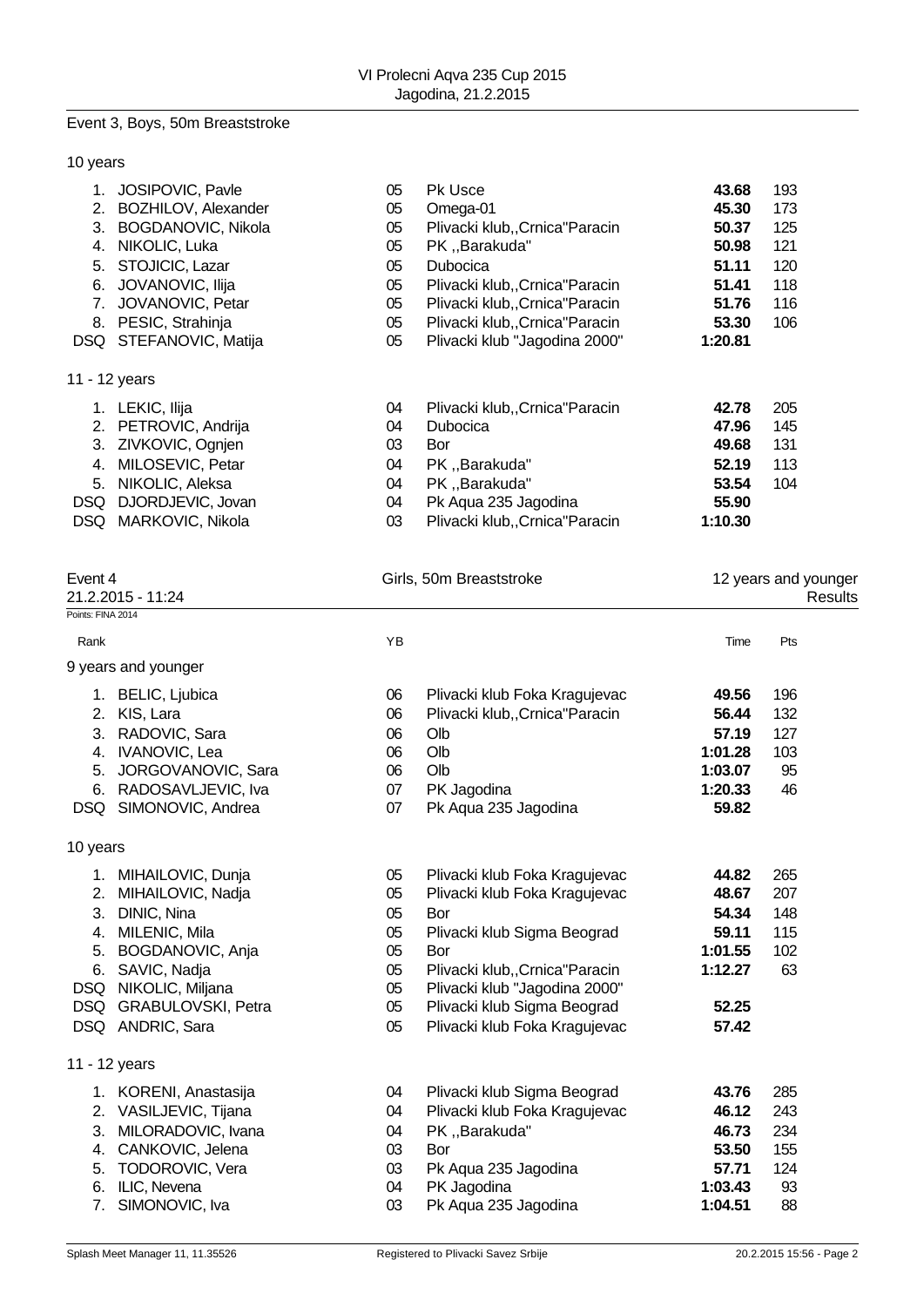| Event 5                                | 21.2.2015 - 11:32                                                                                                                                                          | Boys, 100m Backstroke |                                                    |                                                                                                                                                                                                   |                                          |                         |                                                                               | 12 years and younger<br><b>Results</b>                 |                                        |  |  |
|----------------------------------------|----------------------------------------------------------------------------------------------------------------------------------------------------------------------------|-----------------------|----------------------------------------------------|---------------------------------------------------------------------------------------------------------------------------------------------------------------------------------------------------|------------------------------------------|-------------------------|-------------------------------------------------------------------------------|--------------------------------------------------------|----------------------------------------|--|--|
|                                        | Points: FINA 2014                                                                                                                                                          |                       |                                                    |                                                                                                                                                                                                   |                                          |                         |                                                                               |                                                        |                                        |  |  |
| Rank                                   |                                                                                                                                                                            | YB                    |                                                    |                                                                                                                                                                                                   | Time                                     | Pts                     |                                                                               | 50 <sub>m</sub>                                        | 100m                                   |  |  |
|                                        | 9 years and younger                                                                                                                                                        |                       |                                                    |                                                                                                                                                                                                   |                                          |                         |                                                                               |                                                        |                                        |  |  |
| 1.<br>2.<br>3.                         | SPASENOVIC, Ilija<br>TRAJKOVIC, Nikola<br>GANIC, Petar<br>4. DJUKIC, Viktor                                                                                                | 06<br>06<br>07<br>06  | PK, Barakuda"<br>Dubocica                          | Plivacki klub " Napredak"<br>Plivacki klub Sigma Beograd                                                                                                                                          | 1:41.42<br>1:48.01<br>1:50.34<br>1:54.43 | 112<br>93<br>87<br>78   |                                                                               |                                                        |                                        |  |  |
| 10 years                               |                                                                                                                                                                            |                       |                                                    |                                                                                                                                                                                                   |                                          |                         |                                                                               |                                                        |                                        |  |  |
|                                        | 1. DUDUKOVIC, Aleksa<br>2. BIJELE, Luka<br>3. STANKOVIC, Djordje                                                                                                           | 05<br>05<br>05        | "Feniks" Sombor<br>PK "Barakuda"<br>Dubocica       |                                                                                                                                                                                                   | 1:30.92<br>1:36.80<br>1:49.68            | 155<br>129<br>88        |                                                                               |                                                        |                                        |  |  |
|                                        | 11 - 12 years                                                                                                                                                              |                       |                                                    |                                                                                                                                                                                                   |                                          |                         |                                                                               |                                                        |                                        |  |  |
|                                        | 1. CVETKOV, Antim<br>2. KRSMANOVIC, Luka<br>3. DELISTOJANOV, Boris<br>4. MITAKOVIC, Marko                                                                                  | 03<br>04<br>04<br>04  | Omega-01<br><b>GD Sport</b><br>Bor                 | Plivacki klub,, Crnica "Paracin                                                                                                                                                                   | 1:20.60<br>1:22.11<br>1:23.85<br>1:46.32 | 223<br>211<br>198<br>97 |                                                                               |                                                        |                                        |  |  |
| Event 6                                | 21.2.2015 - 11:37                                                                                                                                                          |                       |                                                    | Girls, 100m Backstroke                                                                                                                                                                            |                                          |                         |                                                                               |                                                        | 12 years and younger<br><b>Results</b> |  |  |
|                                        | Points: FINA 2014                                                                                                                                                          |                       |                                                    |                                                                                                                                                                                                   |                                          |                         |                                                                               |                                                        |                                        |  |  |
| Rank                                   |                                                                                                                                                                            | ΥB                    |                                                    |                                                                                                                                                                                                   | Time                                     | Pts                     |                                                                               | 50 <sub>m</sub>                                        | 100m                                   |  |  |
|                                        | 9 years and younger                                                                                                                                                        |                       |                                                    |                                                                                                                                                                                                   |                                          |                         |                                                                               |                                                        |                                        |  |  |
|                                        | 1. ILIC, Nora<br>2. KOCIC, Una<br>3. NIKOLIC, Neda                                                                                                                         | 06<br>07<br>08        | PK "Barakuda"<br>PK Jagodina<br>PK Jagodina        |                                                                                                                                                                                                   | 1:46.18<br>2:00.73<br>2:22.27            | 140<br>95<br>58         |                                                                               |                                                        |                                        |  |  |
| 10 years                               |                                                                                                                                                                            |                       |                                                    |                                                                                                                                                                                                   |                                          |                         |                                                                               |                                                        |                                        |  |  |
|                                        | 1. RAKIC, Stasa                                                                                                                                                            | 05                    |                                                    | Pk Aqua 235 Jagodina                                                                                                                                                                              | 1:42.49                                  | 156                     |                                                                               |                                                        |                                        |  |  |
|                                        | 11 - 12 years                                                                                                                                                              |                       |                                                    |                                                                                                                                                                                                   |                                          |                         |                                                                               |                                                        |                                        |  |  |
|                                        | 1. RISTIC, Milica<br>2. KIS, Ena                                                                                                                                           | 03<br>04              | PK,, Valis" Valjevo<br>Bor                         |                                                                                                                                                                                                   | 1:15.71<br>1:30.11                       | 388<br>230              |                                                                               |                                                        |                                        |  |  |
| Event 7                                | 21.2.2015 - 11:40                                                                                                                                                          |                       |                                                    | Boys, 50m Freestyle                                                                                                                                                                               |                                          |                         |                                                                               |                                                        | 12 years and younger<br><b>Results</b> |  |  |
|                                        | Points: FINA 2014                                                                                                                                                          |                       |                                                    |                                                                                                                                                                                                   |                                          |                         |                                                                               |                                                        |                                        |  |  |
| Rank                                   | 9 years and younger                                                                                                                                                        |                       | YB                                                 |                                                                                                                                                                                                   |                                          |                         | Time                                                                          | Pts                                                    |                                        |  |  |
| 2.<br>3.<br>4.<br>5.<br>6.<br>7.<br>8. | ZIVKOVIC, Luka<br>1.<br>LAJB, Mario<br>KOCIC, Vuk<br>UDIC, Andrija<br>STEVANOVIC, Nikola<br>CVETKOVIC, Mihajlo<br>MARKOVIC, Nikola<br>GANIC, Petar<br>9. TRAJKOVIC, Nikola |                       | 06<br>06<br>06<br>07<br>06<br>06<br>06<br>07<br>06 | Pk Poseidon Paracin<br>Pk Poseidon Paracin<br>PK Jagodina<br>Bor<br>Plivacki klub Sigma Beograd<br>Pk Aqua 235 Jagodina<br>Plivacki klub Foka Kragujevac<br>Dubocica<br>Plivacki klub " Napredak" |                                          |                         | 34.59<br>36.06<br>40.22<br>43.30<br>44.37<br>47.60<br>47.70<br>48.57<br>48.63 | 202<br>178<br>128<br>103<br>95<br>77<br>77<br>73<br>72 |                                        |  |  |

10. DRASKOVIC, Uros 07 Plivacki klub,,Crnica"Paracin **51.18** 62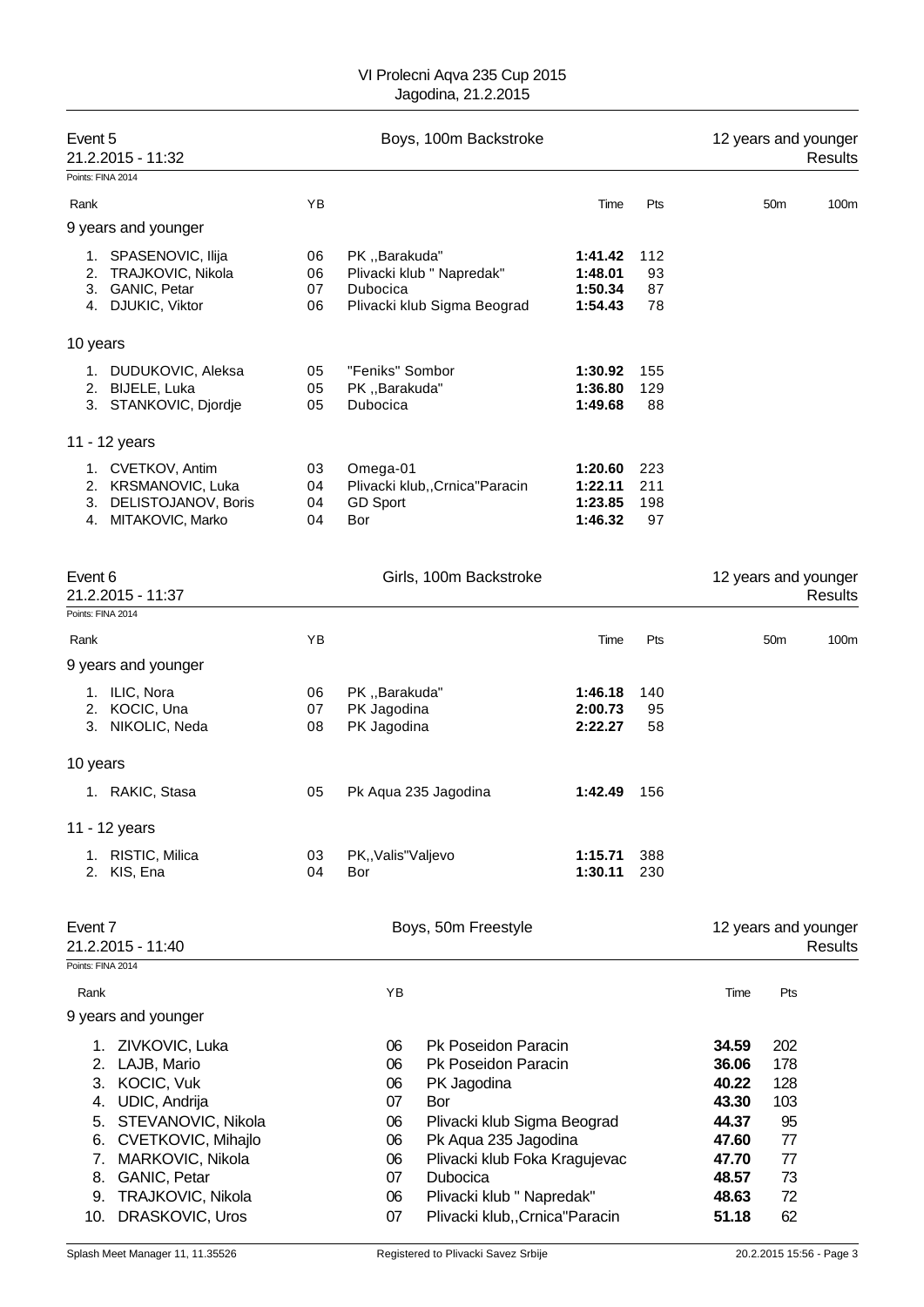# Event 7, Boys, 50m Freestyle, 9 years and younger

| Rank     |                         | ΥB |                                 | Time    | Pts |
|----------|-------------------------|----|---------------------------------|---------|-----|
|          | 11. MILANKOVIC, Marko   | 06 | Plivacki klub Sigma Beograd     | 52.80   | 56  |
|          | 12. ZLONOGA, Milan      | 07 | Pk Poseidon Paracin             | 54.01   | 53  |
|          | 13. ZIVKOVIC, Jovan     | 07 | Pk Poseidon Paracin             | 54.26   | 52  |
|          | 14. STOJMENOVIC, Marko  | 07 | Dubocica                        | 54.93   | 50  |
|          | 15. TODOROVIC, Sava     | 07 | Pk Aqua 235 Jagodina            | 55.54   | 48  |
|          | 16. DELIC, Andrej       | 07 | Plivacki klub Sigma Beograd     | 56.17   | 47  |
|          | 17. TOMASEVIC, Luka     | 06 | PK,,Barakuda"                   | 1:00.35 | 38  |
|          | 18. SUBOTIC, Lazar      | 06 | Pk Aqua 235 Jagodina            | 1:09.01 | 25  |
|          | DSQ DJUKIC, Viktor      | 06 | Plivacki klub Sigma Beograd     | 46.10   |     |
|          |                         |    |                                 |         |     |
| 10 years |                         |    |                                 |         |     |
|          | 1. DRASKOVIC, Luka      | 05 | Pk Poseidon Paracin             | 34.32   | 206 |
|          | 2. SIMONOVIC, Strahinja | 05 | Pk Usce                         | 35.19   | 191 |
|          | 3. BOZHILOV, Alexander  | 05 | Omega-01                        | 35.83   | 181 |
|          | 4. GLISIC, Stefan       | 05 | Pk Poseidon Paracin             | 35.95   | 180 |
|          | 5. DUDUKOVIC, Aleksa    | 05 | "Feniks" Sombor                 | 36.28   | 175 |
|          | 6. ILIEV, Kristian      | 05 | Omega-01                        | 37.64   | 156 |
|          | BIJELE, Luka            | 05 | PK "Barakuda"                   | 37.64   | 156 |
|          | 8. BOGDANOVIC, Nikola   | 05 | Plivacki klub,, Crnica" Paracin | 38.12   | 151 |
|          | 9. PESIC, Strahinja     | 05 | Plivacki klub,, Crnica" Paracin | 39.36   | 137 |
|          | 10. JOSIPOVIC, Pavle    | 05 | Pk Usce                         | 39.94   | 131 |
|          | 11. JOVANOVIC, Ilija    | 05 | Plivacki klub,, Crnica "Paracin | 40.58   | 125 |
|          | 12. PAVLOVIC, Lazar     | 05 | PK,,Barakuda"                   | 41.03   | 121 |
|          | 13. STANKOVIC, Djordje  | 05 | Dubocica                        | 41.48   | 117 |
|          | 14. JOVANOVIC, Petar    | 05 | Plivacki klub,, Crnica" Paracin | 41.57   | 116 |
|          | 15. NIKOLIC, Luka       | 05 | PK, , Barakuda"                 | 42.18   | 111 |
|          | 16. STOJICIC, Lazar     | 05 | Dubocica                        | 42.95   | 105 |
|          | 17. JEROTIC, Pavle      | 05 | PK,,Barakuda"                   | 49.00   | 71  |
|          | 18. JEROTIC, Matija     | 05 | PK,,Barakuda"                   | 53.88   | 53  |
|          | 19. STEFANOVIC, Matija  | 05 | Plivacki klub "Jagodina 2000"   | 59.58   | 39  |
|          |                         |    |                                 |         |     |
|          | 11 - 12 years           |    |                                 |         |     |
|          | 1. TESIC, Pavle         | 03 | Pk Aqua 235 Jagodina            | 30.25   | 302 |
|          | 2. DJORDJEVIC, Matija   | 03 | Pk Poseidon Paracin             | 30.97   | 281 |
|          | 3. LEKIC, Ilija         | 04 | Plivacki klub,, Crnica" Paracin | 31.06   | 279 |
|          | 4. JEVREMOVIC, Vukasin  | 03 | Olb                             | 31.75   | 261 |
|          | 5. BOROJEVIC, Djorjde   | 04 | Pk Poseidon Paracin             | 32.48   | 244 |
|          | 6. KRSMANOVIC, Luka     | 04 | Plivacki klub,, Crnica "Paracin | 32.55   | 242 |
|          | 7. BOGDANOVIC, Igor     | 04 | Pk Usce                         | 33.03   | 232 |
|          | 8. DELISTOJANOV, Boris  | 04 | <b>GD Sport</b>                 | 33.57   | 221 |
|          | 9. CVETKOV, Antim       | 03 | Omega-01                        | 33.61   | 220 |
|          | 10. KOSTIC, Nemanja     | 03 | Pk Aqua 235 Jagodina            | 35.01   | 194 |
|          | 11. PETROVIC, Andrija   | 04 | Dubocica                        | 37.35   | 160 |
|          | 12. STOJANOVIC, Bogdan  | 04 | Pk Aqua 235 Jagodina            | 37.82   | 154 |
|          | 13. ZIVKOVIC, Ognjen    | 03 | Bor                             | 40.83   | 122 |
|          | 14. MILOSEVIC, Petar    | 04 | PK,,Barakuda"                   | 41.33   | 118 |
|          | 15. MITAKOVIC, Marko    | 04 | Bor                             | 44.27   | 96  |
|          | 16. NIKOLIC, Aleksa     | 04 | PK,,Barakuda"                   | 44.59   | 94  |
|          | 17. GRIGOROV, Slavi     | 04 | Omega-01                        | 45.88   | 86  |
|          | 18. DJORDJEVIC, Jovan   | 04 | Pk Aqua 235 Jagodina            | 47.97   | 75  |
|          | 19. ARNAUTOVIC, Ivan    | 04 | PK, , Barakuda"                 | 48.80   | 71  |
|          | 20. MARKOVIC, Nikola    | 03 | Plivacki klub,, Crnica" Paracin | 49.82   | 67  |
| 21.      | MILOSAVLJEVIC, Petar    | 04 | Pk Aqua 235 Jagodina            | 51.08   | 62  |
|          |                         |    |                                 |         |     |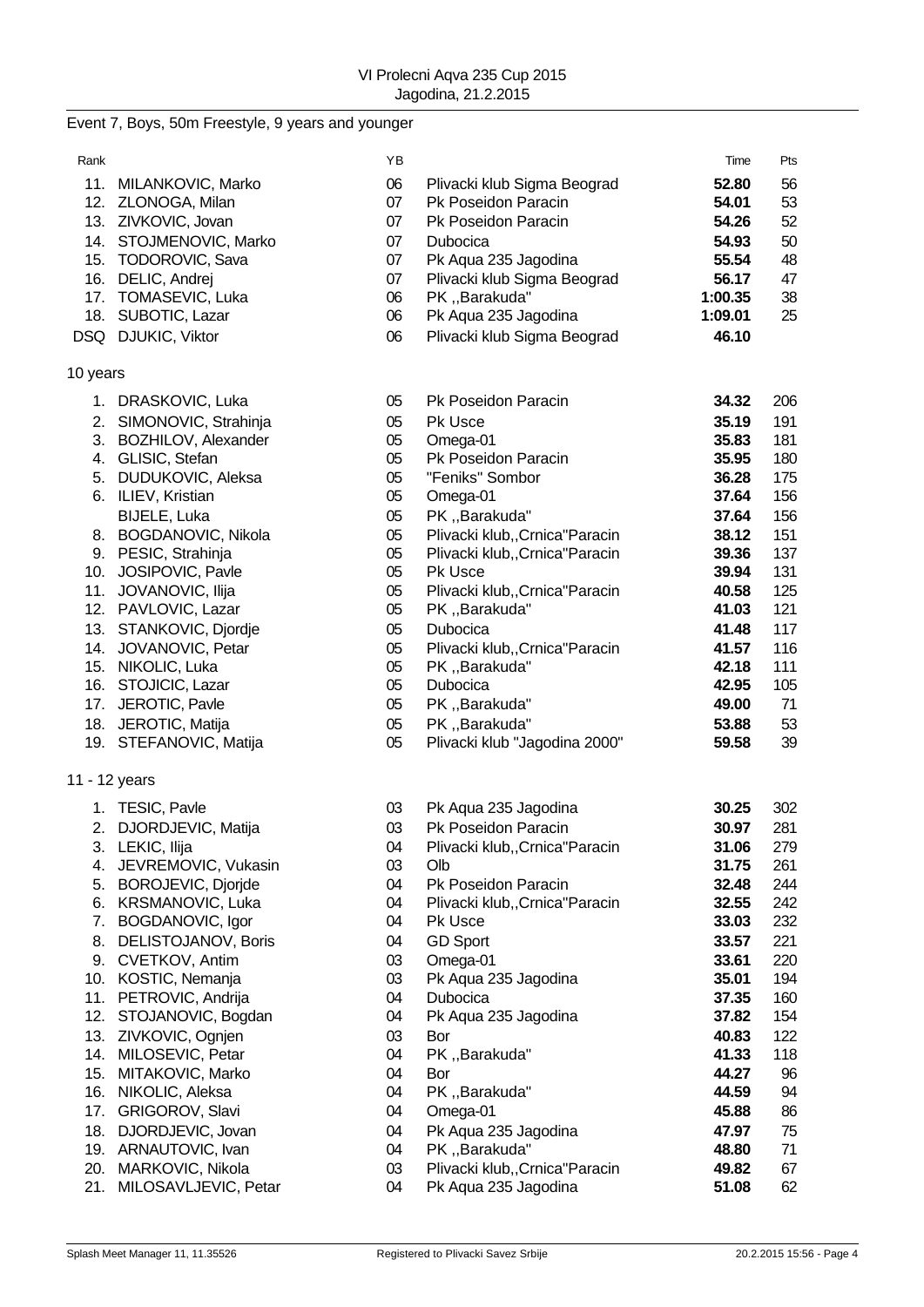|                                                 | Event 7, Boys, 50m Freestyle                                                                                                                                                                                                                                                                                  |                                                                                  |                                                                                                                                                                                                                                                                                                                      |                                                                                                                              |                                                                                           |
|-------------------------------------------------|---------------------------------------------------------------------------------------------------------------------------------------------------------------------------------------------------------------------------------------------------------------------------------------------------------------|----------------------------------------------------------------------------------|----------------------------------------------------------------------------------------------------------------------------------------------------------------------------------------------------------------------------------------------------------------------------------------------------------------------|------------------------------------------------------------------------------------------------------------------------------|-------------------------------------------------------------------------------------------|
|                                                 | EXH BOJKOVSKI, Vuk                                                                                                                                                                                                                                                                                            | 06                                                                               | Olb                                                                                                                                                                                                                                                                                                                  | 39.87                                                                                                                        | 131                                                                                       |
| Event 8<br>Points: FINA 2014                    | 21.2.2015 - 11:56                                                                                                                                                                                                                                                                                             |                                                                                  | Girls, 50m Freestyle                                                                                                                                                                                                                                                                                                 |                                                                                                                              | 12 years and younger<br>Results                                                           |
|                                                 |                                                                                                                                                                                                                                                                                                               |                                                                                  |                                                                                                                                                                                                                                                                                                                      |                                                                                                                              |                                                                                           |
| Rank                                            |                                                                                                                                                                                                                                                                                                               | YB                                                                               |                                                                                                                                                                                                                                                                                                                      | Time                                                                                                                         | Pts                                                                                       |
|                                                 | 9 years and younger                                                                                                                                                                                                                                                                                           |                                                                                  |                                                                                                                                                                                                                                                                                                                      |                                                                                                                              |                                                                                           |
|                                                 | 1. ZAHARIEVA, Kalina<br>2. BELIC, Ljubica<br>3. RADOVIC, Sara<br>4. PELIVANOVIC, Ivona<br>5. LONCAR, Milica<br>6. VUCKOVIC, Jana<br>7. SIMONOVIC, Andrea<br>8. JEVREMOVIC, Danica<br>9. KIS, Lara<br>10. KRSMANOVIC, Ana<br>11. OSTOJIC, Sofija<br>12. JORGOVANOVIC, Sara                                     | 06<br>06<br>06<br>07<br>06<br>06<br>07<br>06<br>06<br>08<br>06<br>06             | <b>GD Sport</b><br>Plivacki klub Foka Kragujevac<br>Olb<br>Plivacki klub,, Crnica "Paracin<br>PK,,Barakuda"<br>PK "Barakuda"<br>Pk Aqua 235 Jagodina<br>Bor<br>Plivacki klub,, Crnica "Paracin<br>Plivacki klub,, Crnica "Paracin<br>PK,,Barakuda"<br>Olb                                                            | 37.24<br>40.93<br>43.39<br>44.39<br>45.27<br>48.00<br>48.40<br>48.79<br>49.98<br>50.08<br>51.42<br>51.94                     | 243<br>183<br>153<br>143<br>135<br>113<br>110<br>108<br>100<br>99<br>92<br>89             |
|                                                 | 13. KOCIC, Una<br>14. MIHAJLOVIC, Klara<br>15. TESIC, Iva<br>16. MILOSEVIC, Masa<br>17. RADOSAVLJEVIC, Iva                                                                                                                                                                                                    | 07<br>07<br>06<br>08<br>07                                                       | PK Jagodina<br>Plivacki klub,, Crnica "Paracin<br>Pk Aqua 235 Jagodina<br>Pk Aqua 235 Jagodina<br>PK Jagodina                                                                                                                                                                                                        | 55.62<br>57.09<br>58.25<br>1:01.77<br>1:15.85                                                                                | 72<br>67<br>63<br>53<br>28                                                                |
| 10 years                                        |                                                                                                                                                                                                                                                                                                               |                                                                                  |                                                                                                                                                                                                                                                                                                                      |                                                                                                                              |                                                                                           |
| 5.<br>6.<br>7.<br>8.<br>9.<br>11.<br>12.<br>13. | 1. MIHAILOVIC, Dunja<br>2. RAKIC, Stasa<br>3. TANASKOVIC, Isidora<br>4. MILKOVSKI, Elena<br>MILENIC, Mila<br>MIHAILOVIC, Nadja<br>PUJICIC, Jovana<br>GRABULOVSKI, Petra<br>DINIC, Nina<br>10. SAVIC, Nadja<br>JEVREMOVIC, Milena<br>ANDRIC, Sara<br>BOGDANOVIC, Anja<br>14. NIKOLIC, Miljana<br>11 - 12 years | 05<br>05<br>05<br>05<br>05<br>05<br>05<br>05<br>05<br>05<br>05<br>05<br>05<br>05 | Plivacki klub Foka Kragujevac<br>Pk Aqua 235 Jagodina<br>Pk Aqua 235 Jagodina<br>Olb<br>Plivacki klub Sigma Beograd<br>Plivacki klub Foka Kragujevac<br>Bor<br>Plivacki klub Sigma Beograd<br>Bor<br>Plivacki klub,, Crnica" Paracin<br>Bor<br>Plivacki klub Foka Kragujevac<br>Bor<br>Plivacki klub "Jagodina 2000" | 38.99<br>39.12<br>42.23<br>42.89<br>43.57<br>44.82<br>45.06<br>47.97<br>49.17<br>53.89<br>55.45<br>56.57<br>57.31<br>1:23.08 | 211<br>209<br>166<br>159<br>151<br>139<br>137<br>113<br>105<br>80<br>73<br>69<br>66<br>21 |
|                                                 |                                                                                                                                                                                                                                                                                                               |                                                                                  |                                                                                                                                                                                                                                                                                                                      |                                                                                                                              |                                                                                           |
| 3.<br>4.<br>7.<br>11.<br>12.                    | 1. RISTIC, Milica<br>2. VASILJEVIC, Tijana<br>KIS, Ena<br>JANICIJEVIC, Lola<br>5. CANKOVIC, Jelena<br>6. KORENI, Anastasija<br>STOSIC, Teodora<br>8. ANDREIC, Aleksija<br>9. MILORADOVIC, Ivana<br>10. ILIC, Nevena<br>TODOROVIC, Vera<br>SIMONOVIC, Iva                                                      | 03<br>04<br>04<br>04<br>03<br>04<br>04<br>03<br>04<br>04<br>03<br>03             | PK,, Valis" Valjevo<br>Plivacki klub Foka Kragujevac<br>Bor<br>Bor<br>Bor<br>Plivacki klub Sigma Beograd<br>Dubocica<br>Pk Aqua 235 Jagodina<br>PK "Barakuda"<br>PK Jagodina<br>Pk Aqua 235 Jagodina<br>Pk Aqua 235 Jagodina                                                                                         | 32.34<br>36.11<br>37.44<br>38.31<br>39.93<br>40.96<br>43.36<br>44.19<br>44.93<br>46.03<br>46.37<br>53.98                     | 371<br>266<br>239<br>223<br>197<br>182<br>153<br>145<br>138<br>128<br>125<br>79           |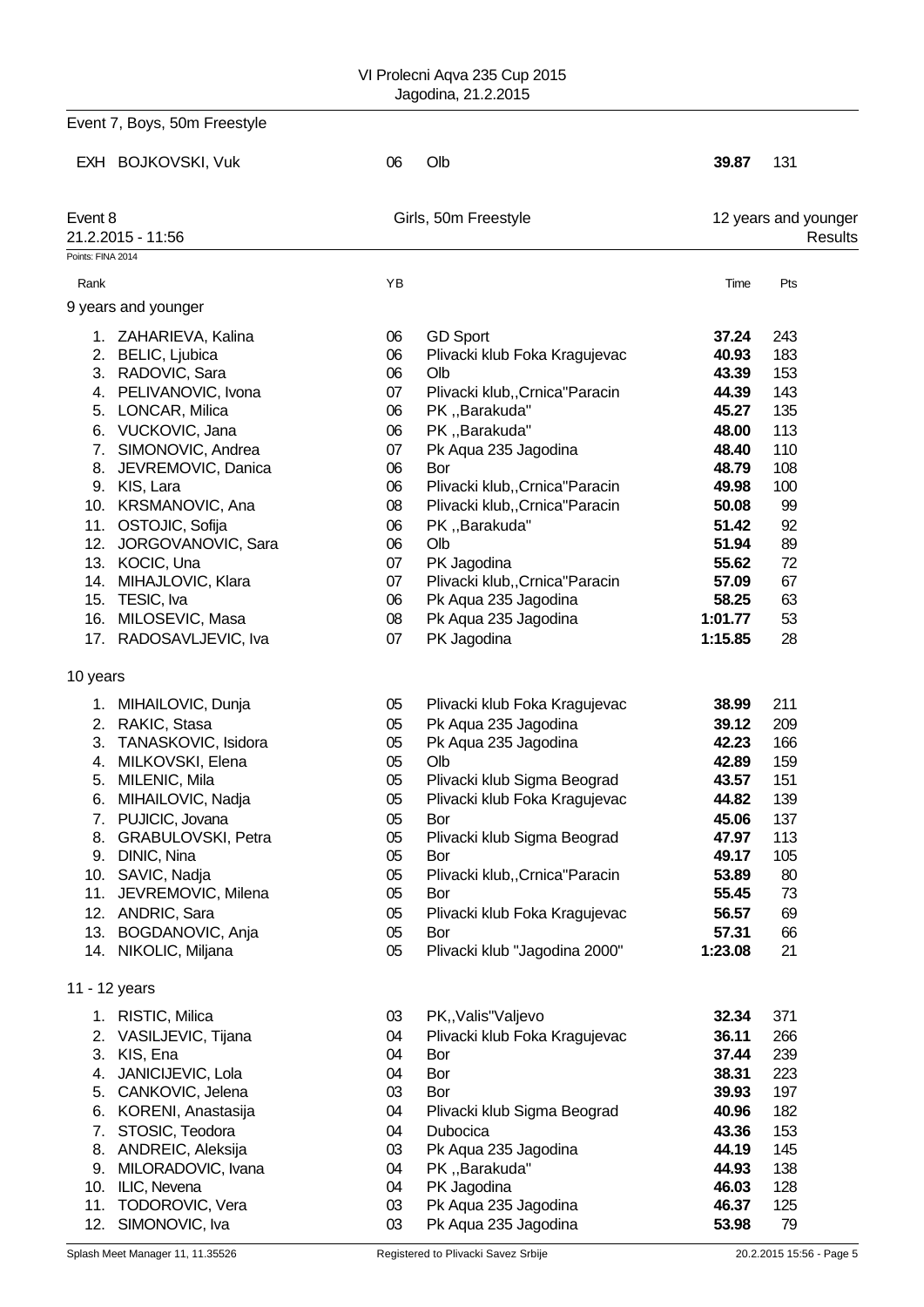| Event 9<br>21.2.2015 - 12:09  |                                                                                                 | Boys, 50m Butterfly |                            |                                                               |                               |                 | 12 years and younger<br><b>Results</b> |                          |                                        |  |
|-------------------------------|-------------------------------------------------------------------------------------------------|---------------------|----------------------------|---------------------------------------------------------------|-------------------------------|-----------------|----------------------------------------|--------------------------|----------------------------------------|--|
| Points: FINA 2014             |                                                                                                 |                     |                            |                                                               |                               |                 |                                        |                          |                                        |  |
| Rank                          |                                                                                                 |                     | YB                         |                                                               |                               |                 | Time                                   | Pts                      |                                        |  |
|                               | 9 years and younger                                                                             |                     |                            |                                                               |                               |                 |                                        |                          |                                        |  |
|                               | 1. ZIVKOVIC, Luka<br>2. SPASENOVIC, Ilija                                                       |                     | 06<br>06                   | Pk Poseidon Paracin<br>PK,,Barakuda"                          |                               |                 | 40.88<br>50.53                         | 151<br>80                |                                        |  |
| 10 years                      |                                                                                                 |                     |                            |                                                               |                               |                 |                                        |                          |                                        |  |
|                               | 1. ILIEV, Kristian                                                                              |                     | 05                         | Omega-01                                                      |                               |                 | 43.86                                  | 122                      |                                        |  |
|                               | 11 - 12 years                                                                                   |                     |                            |                                                               |                               |                 |                                        |                          |                                        |  |
|                               | 1. JEVREMOVIC, Vukasin<br>2. BOGDANOVIC, Igor<br>3. BOROJEVIC, Djorjde<br>4. STOJANOVIC, Bogdan |                     | 03<br>04<br>04<br>04       | Olb<br>Pk Usce<br>Pk Poseidon Paracin<br>Pk Aqua 235 Jagodina |                               |                 | 36.25<br>37.58<br>38.88<br>44.42       | 217<br>195<br>176<br>118 |                                        |  |
|                               | EXH BOJKOVSKI, Vuk                                                                              |                     | 06                         | Olb                                                           |                               |                 | 52.16                                  | 73                       |                                        |  |
| Event 10<br>Points: FINA 2014 | 21.2.2015 - 12:13                                                                               |                     |                            | Girls, 50m Butterfly                                          |                               |                 |                                        |                          | 12 years and younger<br><b>Results</b> |  |
|                               |                                                                                                 |                     |                            |                                                               |                               |                 |                                        |                          |                                        |  |
| Rank                          |                                                                                                 |                     | YB                         |                                                               |                               |                 | Time                                   | Pts                      |                                        |  |
| 2.<br>3.                      | 9 years and younger<br>1. BELIC, Ljubica<br><b>IVANOVIC, Lea</b><br>RADOSAVLJEVIC, Iva          |                     | 06<br>06<br>07             | Plivacki klub Foka Kragujevac<br>Olb<br>PK Jagodina           |                               |                 | 44.30<br>1:00.93<br>1:27.39            | 166<br>64<br>21          |                                        |  |
| 10 years                      |                                                                                                 |                     |                            |                                                               |                               |                 |                                        |                          |                                        |  |
|                               | 1. MIHAILOVIC, Dunja<br>2. JEVREMOVIC, Milena                                                   |                     | 05<br>05                   | Plivacki klub Foka Kragujevac<br>Bor                          |                               |                 | 49.51<br>1:13.08                       | 119<br>37                |                                        |  |
|                               | 11 - 12 years                                                                                   |                     |                            |                                                               |                               |                 |                                        |                          |                                        |  |
|                               | 1. VASILJEVIC, Tijana<br>2. JANICIJEVIC, Lola                                                   |                     | 04<br>04                   | Plivacki klub Foka Kragujevac<br>Bor                          |                               |                 | 40.89<br>44.09                         | 211<br>169               |                                        |  |
| Event 11                      | 21.2.2015 - 12:16                                                                               |                     |                            | Boys, 100m Medley                                             |                               |                 |                                        |                          | 12 years and younger<br><b>Results</b> |  |
| Points: FINA 2014             |                                                                                                 |                     |                            |                                                               |                               |                 |                                        |                          |                                        |  |
| Rank                          |                                                                                                 | YB                  |                            |                                                               | Time                          | Pts             |                                        | 50 <sub>m</sub>          | 100m                                   |  |
|                               | 9 years and younger                                                                             |                     |                            |                                                               |                               |                 |                                        |                          |                                        |  |
| 2.<br>3.                      | 1. ZIVKOVIC, Luka<br>MARKOVIC, Nikola<br>UDIC, Andrija                                          | 06<br>06<br>07      | Pk Poseidon Paracin<br>Bor | Plivacki klub Foka Kragujevac                                 | 1:37.68<br>1:51.90<br>1:54.69 | 139<br>93<br>86 |                                        |                          |                                        |  |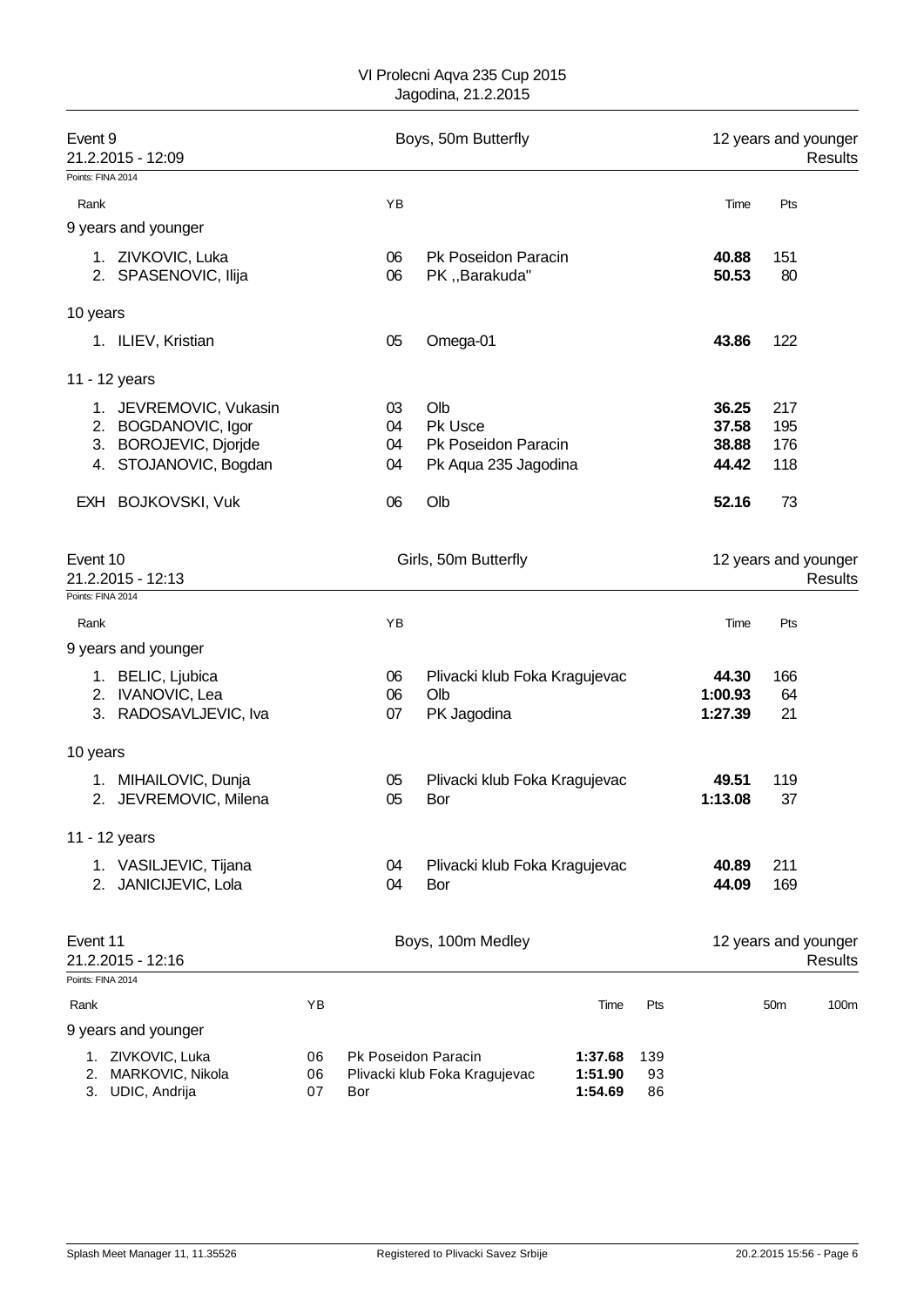# Event 11, Boys, 100m Medley

## 10 years

| BOZHILOV, Alexander<br>2. SIMONOVIC, Strahinja<br>JOSIPOVIC, Pavle<br>3.<br>BOGDANOVIC, Nikola<br>4.<br>RAJNIC, Mateja<br>5.<br>6. STOJICIC, Lazar | 05<br>05<br>05<br>05<br>05<br>05 | Omega-01<br>Pk Usce<br><b>Pk Usce</b><br>Plivacki klubCrnica"Paracin<br>PK Barakuda"<br>Dubocica | 1:26.95<br>1:31.86<br>1:32.12<br>1:37.53<br>1:46.83<br>1:51.18 | 198<br>168<br>166<br>140<br>106<br>94 |
|----------------------------------------------------------------------------------------------------------------------------------------------------|----------------------------------|--------------------------------------------------------------------------------------------------|----------------------------------------------------------------|---------------------------------------|
| 11 - 12 years                                                                                                                                      |                                  |                                                                                                  |                                                                |                                       |
| BOROJEVIC, Djorjde<br>1.<br>KOSTIC, Nemanja<br>2.<br>MILOSEVIC, Petar<br>3.<br>NIKOLIC, Aleksa<br>4.                                               | 04<br>03<br>04<br>04             | <b>Pk Poseidon Paracin</b><br>Pk Agua 235 Jagodina<br>PK "Barakuda"<br>PK Barakuda"              | 1:30.54<br>1:35.20<br>1:45.04<br>1:58.56                       | 175<br>151<br>112<br>78               |

|                                                                                                                                                                                              | Event 12<br>21.2.2015 - 12:25                                                                                                                                                               |                                                                                                                                                                                                                             | Girls, 100m Medley                                                                                    |                                                                           |                                                                 |                                  |                 | 12 years and younger<br><b>Results</b> |
|----------------------------------------------------------------------------------------------------------------------------------------------------------------------------------------------|---------------------------------------------------------------------------------------------------------------------------------------------------------------------------------------------|-----------------------------------------------------------------------------------------------------------------------------------------------------------------------------------------------------------------------------|-------------------------------------------------------------------------------------------------------|---------------------------------------------------------------------------|-----------------------------------------------------------------|----------------------------------|-----------------|----------------------------------------|
|                                                                                                                                                                                              | Points: FINA 2014                                                                                                                                                                           |                                                                                                                                                                                                                             |                                                                                                       |                                                                           |                                                                 |                                  |                 |                                        |
| Rank                                                                                                                                                                                         |                                                                                                                                                                                             | YB                                                                                                                                                                                                                          |                                                                                                       | Time                                                                      | Pts                                                             |                                  | 50 <sub>m</sub> | 100m                                   |
|                                                                                                                                                                                              | 9 years and younger                                                                                                                                                                         |                                                                                                                                                                                                                             |                                                                                                       |                                                                           |                                                                 |                                  |                 |                                        |
| 2.<br>3.<br>6.                                                                                                                                                                               | 1. RADOVIC, Sara<br>06<br>JEVREMOVIC, Danica<br>06<br>LONCAR, Milica<br>06<br>KRSMANOVIC, Ana<br>08<br>4.<br>OSTOJIC, Sofija<br>06<br>5.<br>JORGOVANOVIC, Sara<br>06<br>7. KOCIC, Una<br>07 |                                                                                                                                                                                                                             | Olb<br>Bor<br>PK "Barakuda"<br>Plivacki klub,, Crnica "Paracin<br>PK "Barakuda"<br>Olb<br>PK Jagodina | 1:46.76<br>2:00.20<br>2:00.68<br>2:00.72<br>2:05.50<br>2:06.81<br>2:08.08 | 155<br>109<br>107<br>107<br>95<br>92<br>90                      |                                  |                 |                                        |
| 10 years                                                                                                                                                                                     |                                                                                                                                                                                             |                                                                                                                                                                                                                             |                                                                                                       |                                                                           |                                                                 |                                  |                 |                                        |
|                                                                                                                                                                                              | 1. ANDRIC, Sara                                                                                                                                                                             | 05                                                                                                                                                                                                                          | Plivacki klub Foka Kragujevac                                                                         | 2:20.63                                                                   | 68                                                              |                                  |                 |                                        |
|                                                                                                                                                                                              | 11 - 12 years                                                                                                                                                                               |                                                                                                                                                                                                                             |                                                                                                       |                                                                           |                                                                 |                                  |                 |                                        |
|                                                                                                                                                                                              | 1. KORENI, Anastasija                                                                                                                                                                       | 04                                                                                                                                                                                                                          | Plivacki klub Sigma Beograd                                                                           | 1:35.86                                                                   | 215                                                             |                                  |                 |                                        |
| Event 13                                                                                                                                                                                     | 21.2.2015 - 12:30                                                                                                                                                                           |                                                                                                                                                                                                                             | Boys, 50m Backstroke                                                                                  |                                                                           |                                                                 | 12 years and younger             |                 | <b>Results</b>                         |
|                                                                                                                                                                                              | Points: FINA 2014                                                                                                                                                                           |                                                                                                                                                                                                                             |                                                                                                       |                                                                           |                                                                 |                                  |                 |                                        |
| Rank                                                                                                                                                                                         |                                                                                                                                                                                             |                                                                                                                                                                                                                             | YB                                                                                                    |                                                                           |                                                                 | Time                             | Pts             |                                        |
|                                                                                                                                                                                              | 9 years and younger                                                                                                                                                                         |                                                                                                                                                                                                                             |                                                                                                       |                                                                           |                                                                 |                                  |                 |                                        |
| 1. DJUKIC, Viktor<br>STEVANOVIC, Nikola<br>2.<br><b>GANIC, Petar</b><br>3.<br><b>DRASKOVIC, Uros</b><br>4.<br>TOMASEVIC, Luka<br>5.<br><b>TODOROVIC, Sava</b><br>6.<br>DSQ MILANKOVIC, Marko |                                                                                                                                                                                             | Plivacki klub Sigma Beograd<br>06<br>Plivacki klub Sigma Beograd<br>06<br>Dubocica<br>07<br>Plivacki klub,, Crnica "Paracin<br>07<br>PK "Barakuda"<br>06<br>Pk Aqua 235 Jagodina<br>07<br>Plivacki klub Sigma Beograd<br>06 |                                                                                                       |                                                                           | 49.58<br>50.76<br>52.37<br>56.17<br>1:01.55<br>1:10.32<br>56.09 | 94<br>88<br>80<br>65<br>49<br>33 |                 |                                        |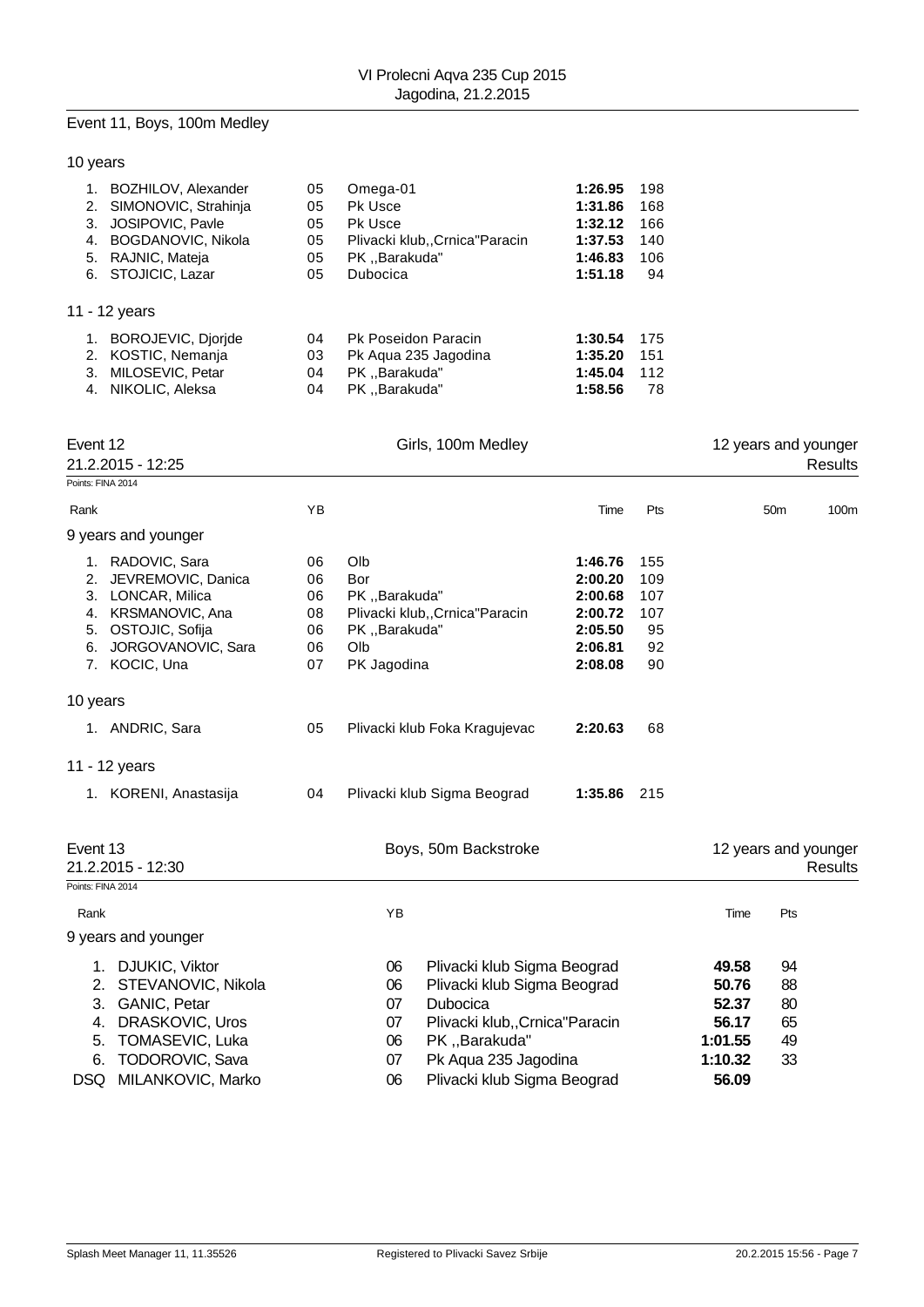#### Event 13, Boys, 50m Backstroke

### 10 years

|    | PESIC, Strahinja     | 05 | Plivacki klub,, Crnica "Paracin | 45.51   | 122 |  |
|----|----------------------|----|---------------------------------|---------|-----|--|
| 2. | JOVANOVIC, Petar     | 05 | Plivacki klub,, Crnica "Paracin | 49.16   | 97  |  |
| 3. | STANKOVIC, Djordje   | 05 | <b>Dubocica</b>                 | 50.27   | 90  |  |
| 4. | JEROTIC, Matija      | 05 | PK, Barakuda"                   | 57.38   | 61  |  |
| 5. | JEROTIC, Pavle       | 05 | PK "Barakuda"                   | 58.57   | 57  |  |
| 6. | STEFANOVIC, Matija   | 05 | Plivacki klub "Jagodina 2000"   | 1:13.14 | 29  |  |
|    | 11 - 12 years        |    |                                 |         |     |  |
|    | CVETKOV, Antim       | 03 | Omega-01                        | 38.80   | 197 |  |
| 2. | DELISTOJANOV, Boris  | 04 | <b>GD Sport</b>                 | 39.29   | 190 |  |
| 3. | BOGDANOVIC, Igor     | 04 | <b>Pk Usce</b>                  | 40.05   | 179 |  |
| 4. | STOJANOVIC, Bogdan   | 04 | Pk Agua 235 Jagodina            | 45.22   | 125 |  |
| 5. | MITAKOVIC, Marko     | 04 | Bor                             | 50.37   | 90  |  |
| 6. | DJORDJEVIC, Jovan    | 04 | Pk Aqua 235 Jagodina            | 54.13   | 72  |  |
| 7. | GRIGOROV, Slavi      | 04 | Omega-01                        | 54.77   | 70  |  |
| 8. | ARNAUTOVIC, Ivan     | 04 | PK, Barakuda"                   | 59.61   | 54  |  |
| 9. | MILOSAVLJEVIC, Petar | 04 | Pk Aqua 235 Jagodina            | 1:01.56 | 49  |  |

| Event 14            | Girls, 50m Backstroke | 12 years and younger |  |  |
|---------------------|-----------------------|----------------------|--|--|
| 21.2.2015 - 12:37   |                       | <b>Results</b>       |  |  |
| Points: FINA 2014   |                       |                      |  |  |
| Rank                | ΥB                    | Time<br>Pts          |  |  |
| 9 years and younger |                       |                      |  |  |

| 1.       | ZAHARIEVA, Kalina     | 06 | <b>GD Sport</b>                 | 45.40   | 181 |
|----------|-----------------------|----|---------------------------------|---------|-----|
| 2.       | SIMONOVIC, Andrea     | 07 | Pk Aqua 235 Jagodina            | 53.54   | 110 |
|          | 3. PELIVANOVIC, Ivona | 07 | Plivacki klub,, Crnica "Paracin | 53.87   | 108 |
| 4.       | KIS, Lara             | 06 | Plivacki klub,, Crnica "Paracin | 57.24   | 90  |
| 5.       | KRSMANOVIC, Ana       | 08 | Plivacki klub,, Crnica "Paracin | 1:00.05 | 78  |
| 6.       | VUCKOVIC, Jana        | 06 | PK, Barakuda"                   | 1:02.24 | 70  |
| 7.       | MIHAJLOVIC, Klara     | 07 | Plivacki klub,, Crnica "Paracin | 1:04.79 | 62  |
| 8.       | NIKOLIC, Neda         | 08 | PK Jagodina                     | 1:06.65 | 57  |
| 9.       | TESIC, Iva            | 06 | Pk Aqua 235 Jagodina            | 1:07.97 | 54  |
| 10.      | MILOSEVIC, Masa       | 08 | Pk Aqua 235 Jagodina            | 1:12.38 | 44  |
| 10 years |                       |    |                                 |         |     |
|          | 1. RAKIC, Stasa       | 05 | Pk Aqua 235 Jagodina            | 46.97   | 163 |
| 2.       | PUJICIC, Jovana       | 05 | Bor                             | 57.30   | 90  |
| 3.       | SAVIC, Nadja          | 05 | Plivacki klub,, Crnica "Paracin | 57.91   | 87  |
| 4.       | JEVREMOVIC, Milena    | 05 | <b>Bor</b>                      | 1:11.87 | 45  |
|          | 5. NIKOLIC, Miljana   | 05 | Plivacki klub "Jagodina 2000"   | 1:13.41 | 42  |
|          | 11 - 12 years         |    |                                 |         |     |
| 1.       | RISTIC, Milica        | 03 | PK,, Valis" Valjevo             | 36.06   | 362 |
| 2.       | ANDREIC, Aleksija     | 03 | Pk Aqua 235 Jagodina            | 46.39   | 170 |
| 3.       | CANKOVIC, Jelena      | 03 | Bor                             | 47.68   | 156 |
| 4.       | TODOROVIC, Vera       | 03 | Pk Aqua 235 Jagodina            | 52.58   | 116 |
| 5.       | SIMONOVIC, Iva        | 03 | Pk Aqua 235 Jagodina            | 1:02.70 | 68  |

DSQ ILIC, Nevena 04 PK Jagodina **55.35**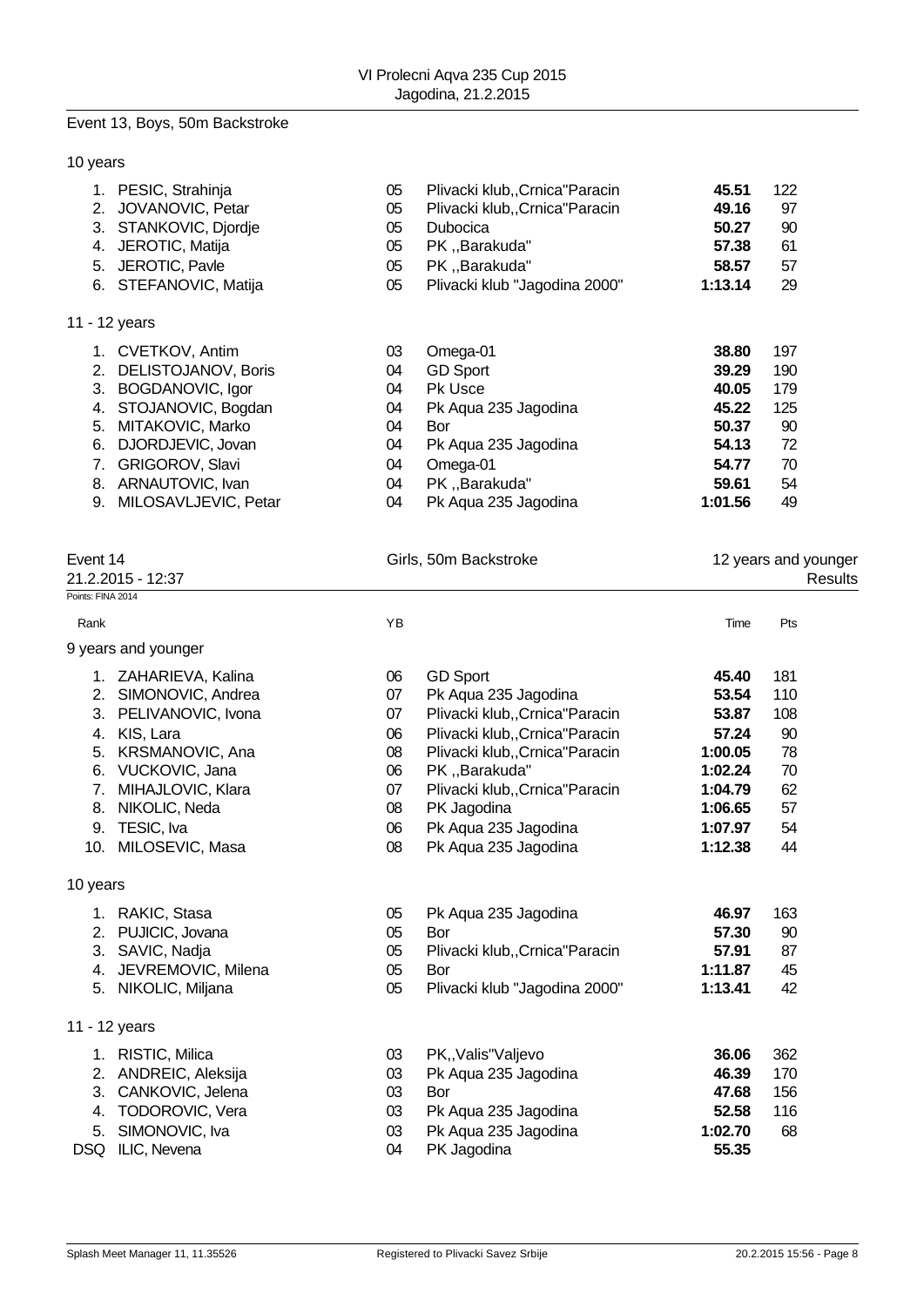| Event 15          | 21.2.2015 - 12:43                           |          | Boys, 100m Freestyle                 |                    |            | 12 years and younger | Results |
|-------------------|---------------------------------------------|----------|--------------------------------------|--------------------|------------|----------------------|---------|
| Points: FINA 2014 |                                             |          |                                      |                    |            |                      |         |
| Rank              |                                             | ΥB       |                                      | Time               | Pts        | 50 <sub>m</sub>      | 100m    |
|                   | 9 years and younger                         |          |                                      |                    |            |                      |         |
| 1.                | LAJB, Mario                                 | 06       | Pk Poseidon Paracin                  | 1:19.05            | 183        |                      |         |
|                   | 2. KOCIC, Vuk<br>3. CVETKOVIC, Mihajlo      | 06<br>06 | PK Jagodina<br>Pk Aqua 235 Jagodina  | 1:31.76<br>1:47.74 | 117<br>72  |                      |         |
|                   | 4. STOJMENOVIC, Marko                       | 07       | <b>Dubocica</b>                      | 1:56.25            | 57         |                      |         |
|                   | 5. TODOROVIC, Sava                          | 07       | Pk Aqua 235 Jagodina                 | 2:03.89            | 47         |                      |         |
|                   | 6. DELIC, Andrej                            | 07       | Plivacki klub Sigma Beograd          | 2:10.08            | 41         |                      |         |
| 10 years          |                                             |          |                                      |                    |            |                      |         |
|                   | 1. DUDUKOVIC, Aleksa                        | 05       | "Feniks" Sombor                      | 1:18.01            | 191        |                      |         |
|                   | 2. DRASKOVIC, Luka                          | 05       | Pk Poseidon Paracin                  | 1:20.75            | 172        |                      |         |
|                   | 3. GLISIC, Stefan                           | 05       | Pk Poseidon Paracin                  | 1:21.04            | 170        |                      |         |
|                   | 4. ILIEV, Kristian<br>5. BIJELE, Luka       | 05<br>05 | Omega-01<br>PK,,Barakuda"            | 1:24.99<br>1:28.76 | 147<br>129 |                      |         |
|                   | 6. JOVANOVIC, Ilija                         | 05       | Plivacki klub,, Crnica "Paracin      | 1:29.24            | 127        |                      |         |
|                   | 7. NIKOLIC, Luka                            | 05       | PK "Barakuda"                        | 1:40.17            | 90         |                      |         |
|                   | DSQ PAVLOVIC, Lazar                         | 05       | PK,,Barakuda"                        | 1:43.23            |            |                      |         |
|                   | 11 - 12 years                               |          |                                      |                    |            |                      |         |
|                   | 1. TESIC, Pavle                             | 03       | Pk Aqua 235 Jagodina                 | 1:06.58            | 307        |                      |         |
|                   | 2. DJORDJEVIC, Matija                       | 03       | Pk Poseidon Paracin                  | 1:08.90            | 277        |                      |         |
|                   | 3. JEVREMOVIC, Vukasin                      | 03       | Olb                                  | 1:08.96            | 276        |                      |         |
|                   | 4. PETROVIC, Andrija<br>5. ZIVKOVIC, Ognjen | 04<br>03 | Dubocica<br>Bor                      | 1:20.91<br>1:32.48 | 171<br>114 |                      |         |
|                   | 6. MARKOVIC, Nikola                         | 03       | Plivacki klub,, Crnica "Paracin      | 1:57.93            | 55         |                      |         |
| 7.                | MILOSAVLJEVIC, Petar                        | 04       | Pk Aqua 235 Jagodina                 | 1:58.14            | 55         |                      |         |
|                   | EXH BOJKOVSKI, Vuk                          | 06       | Olb                                  | 1:36.68            | 100        |                      |         |
|                   |                                             |          |                                      |                    |            |                      |         |
| Event 16          | 21.2.2015 - 12:53                           |          | Girls, 100m Freestyle                |                    |            | 12 years and younger | Results |
| Points: FINA 2014 |                                             |          |                                      |                    |            |                      |         |
| Rank              |                                             | ΥB       |                                      | Time               | Pts        | 50m                  | 100m    |
|                   | 9 years and younger                         |          |                                      |                    |            |                      |         |
|                   | 1. ILIC, Nora                               | 06       | PK,,Barakuda"                        | 1:38.52            | 138        |                      |         |
|                   | 2. JEVREMOVIC, Danica                       | 06       | Bor                                  | 1:51.43            | 95         |                      |         |
|                   | 3. TESIC, Iva                               | 06       | Pk Aqua 235 Jagodina                 | 2:06.83            | 65         |                      |         |
| 10 years          |                                             |          |                                      |                    |            |                      |         |
| 1.                | TANASKOVIC, Isidora                         | 05       | Pk Aqua 235 Jagodina                 | 1:33.96            | 160        |                      |         |
|                   | 2. MILKOVSKI, Elena                         | 05       | Olb                                  | 1:37.75            | 142        |                      |         |
|                   | 3. MILENIC, Mila<br>4. MIHAILOVIC, Nadja    | 05       | Plivacki klub Sigma Beograd          | 1:39.36            | 135        |                      |         |
| 5.                | DINIC, Nina                                 | 05<br>05 | Plivacki klub Foka Kragujevac<br>Bor | 1:41.16<br>1:49.26 | 128<br>101 |                      |         |
|                   | 6. GRABULOVSKI, Petra                       | 05       | Plivacki klub Sigma Beograd          | 1:49.97            | 99         |                      |         |
|                   | 7. BOGDANOVIC, Anja                         | 05       | Bor                                  | 2:13.28            | 56         |                      |         |
|                   | 11 - 12 years                               |          |                                      |                    |            |                      |         |
| 1.                | JANICIJEVIC, Lola                           | 04       | Bor                                  | 1:31.91            | 170        |                      |         |
| 2.                | STOSIC, Teodora                             | 04       | Dubocica                             | 1:37.14            | 144        |                      |         |
| 3.                | MILORADOVIC, Ivana                          | 04       | PK,,Barakuda"                        | 1:40.75            | 129        |                      |         |
|                   |                                             |          |                                      |                    |            |                      |         |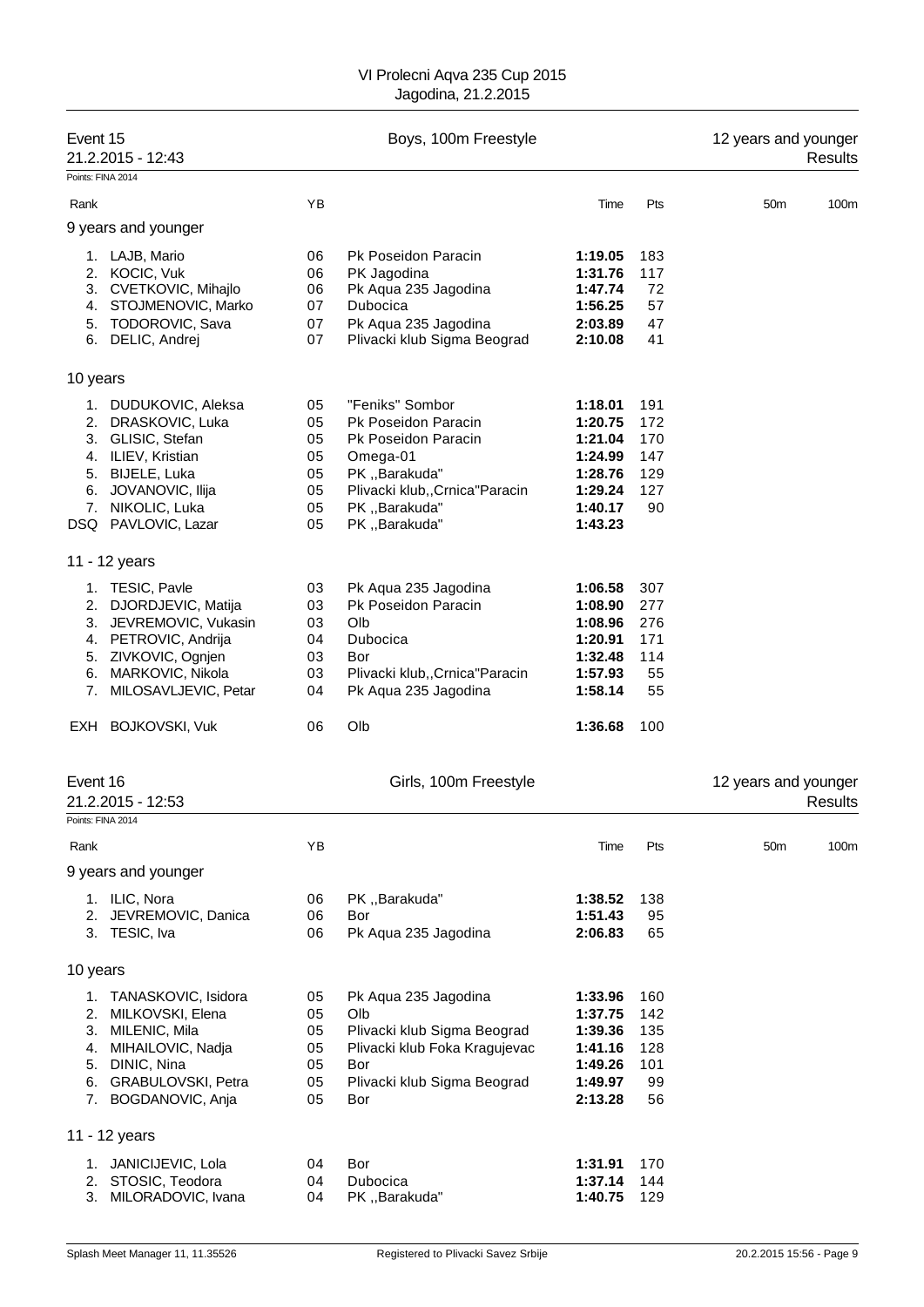|                               | Event 17<br>21.2.2015 - 13:00                                             |          | Boys, 4 x 50m Freestyle  |                                                                                |          | 12 years and younger<br>Results |                                 |
|-------------------------------|---------------------------------------------------------------------------|----------|--------------------------|--------------------------------------------------------------------------------|----------|---------------------------------|---------------------------------|
| Points: FINA 2014             |                                                                           |          |                          |                                                                                |          |                                 |                                 |
| Rank                          |                                                                           |          |                          |                                                                                |          | Time                            | Pts                             |
|                               | 1. Pk Poseidon Paracin 1<br>ZIVKOVIC, Luka<br>DJORDJEVIC, Matija          | 06<br>03 |                          | Pk Poseidon Paracin<br>DRASKOVIC, Luka<br>BOROJEVIC, Djorjde                   | 05<br>04 | 2:14.83                         | 236                             |
|                               | 2. Plivacki klub,, Crnica"Paracin 1<br>LEKIC, Ilija<br>BOGDANOVIC, Nikola | 04<br>05 |                          | Plivacki klub,, Crnica "Paracin<br>PESIC, Strahinja<br><b>KRSMANOVIC, Luka</b> | 05<br>04 | 2:19.49                         | 213                             |
|                               | 3. Pk Aqua 235 Jagodina 2<br>KOSTIC, Nemanja<br>STOJANOVIC, Bogdan        | 03<br>04 |                          | Pk Aqua 235 Jagodina<br>DJORDJEVIC, Jovan<br>TESIC, Pavle                      | 04<br>03 | 2:29.64                         | 172                             |
|                               | 4. Omega-01 1<br>ILIEV, Kristian<br>GRIGOROV, Slavi                       | 05<br>04 | Omega-01                 | BOZHILOV, Alexander<br>CVETKOV, Antim                                          | 05<br>03 | 2:30.43                         | 170                             |
|                               | 5. Plivacki klub Sigma Beograd<br>STEVANOVIC, Nikola<br>DELIC, Andrej     | 06<br>07 |                          | Plivacki klub Sigma Beograd<br>DJUKIC, Viktor<br>MILANKOVIC, Marko             | 06<br>06 | 2:33.39                         | 160                             |
|                               | 6. PK, Barakuda"<br>RAJNIC, Mateja<br>MILOSEVIC, Petar                    | 05<br>04 |                          | PK, Barakuda"<br>NIKOLIC, Luka<br>BIJELE, Luka                                 | 05<br>05 | 2:45.20                         | 128                             |
| Event 18<br>Points: FINA 2014 | 21.2.2015 - 13:05                                                         |          | Girls, 4 x 50m Freestyle |                                                                                |          |                                 | 12 years and younger<br>Results |
| Rank                          |                                                                           |          |                          |                                                                                |          | Time                            | Pts                             |
|                               | 1. Plivacki klub Foka Kragujevac 1<br>MIHAILOVIC, Dunja<br>BELIC, Ljubica | 05<br>06 |                          | Plivacki klub Foka Kragujevac<br>PETRIC, Tijana<br>VASILJEVIC, Tijana          | 04<br>04 | 2:42.26                         | 213                             |
|                               | 2. Bor 1<br>JANICIJEVIC, Lola<br>DINIC, Nina                              | 04<br>05 | Bor                      | PUJICIC, Jovana<br>KIS, Ena                                                    | 05<br>04 | 2:48.80                         | 189                             |
|                               | 3. Pk Aqua 235 Jagodina 2<br>TANASKOVIC, Isidora<br>TODOROVIC, Vera       | 05<br>03 |                          | Pk Aqua 235 Jagodina<br>SIMONOVIC, Andrea<br>RAKIC, Stasa                      | 07<br>05 | 2:53.30                         | 175                             |
|                               | 4. Olb<br>RADOVIC, Sara<br>IVANOVIC, Lea                                  | 06<br>06 | Olb                      | JORGOVANOVIC, Sara<br>MILKOVSKI, Elena                                         | 06<br>05 | 3:04.79                         | 144                             |
| 5.                            | PK "Barakuda"<br>LONCAR, Milica<br>OSTOJIC, Sofija                        | 06<br>06 |                          | PK "Barakuda"<br>ILIC, Nora<br>MILORADOVIC, Ivana                              | 06<br>04 | 3:06.25                         | 141                             |
|                               | 6. Plivacki klub,, Crnica "Paracin 1<br>KIS, Lara<br>SAVIC, Nadja         | 06<br>05 |                          | Plivacki klub,, Crnica "Paracin<br>KRSMANOVIC, Ana<br>PELIVANOVIC, Ivona       | 08<br>07 | 3:24.62                         | 106                             |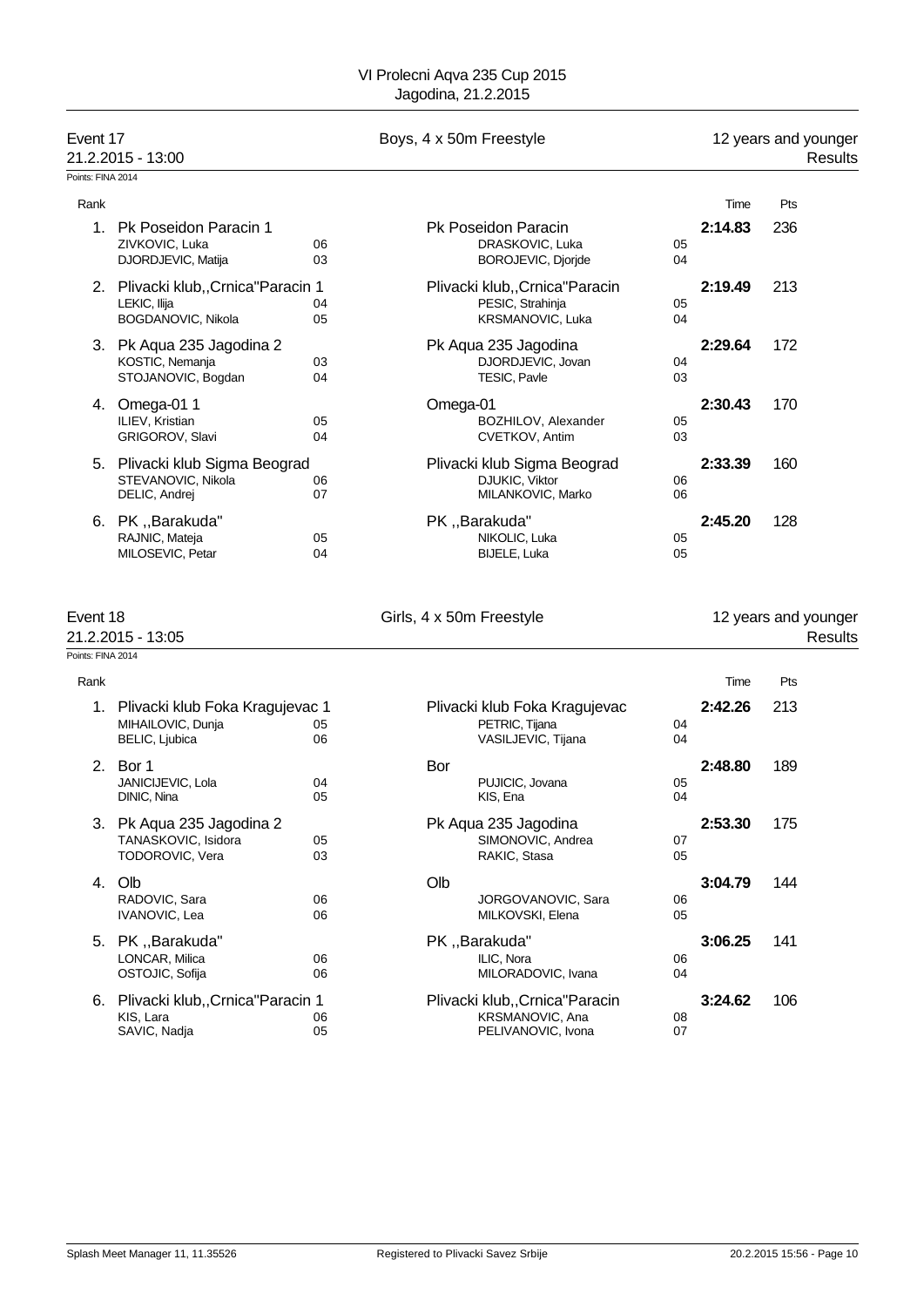| Event 19<br>21.2.2015 - 14:30                                                                                                                              |                                        | Men, 200m Freestyle                                                                                                                                 |                                                                                        |          |                 |      | 13 years and older | Results        |
|------------------------------------------------------------------------------------------------------------------------------------------------------------|----------------------------------------|-----------------------------------------------------------------------------------------------------------------------------------------------------|----------------------------------------------------------------------------------------|----------|-----------------|------|--------------------|----------------|
| Points: FINA 2014                                                                                                                                          |                                        |                                                                                                                                                     |                                                                                        |          |                 |      |                    |                |
| Rank                                                                                                                                                       | YB                                     |                                                                                                                                                     |                                                                                        | Time Pts | 50 <sub>m</sub> | 100m | 150m               | 200m           |
| 13 - 14 years                                                                                                                                              |                                        |                                                                                                                                                     |                                                                                        |          |                 |      |                    |                |
| 1. DJOKIC, Milan<br>2. MILOSAVLJEVIC, Mateja<br>3. DRASKOVIC, Radovan<br>4. PESIC, Stevan<br>5. MITAKOVIC, Igor<br>6. JOVANOVIC, Stefan<br>7. ILIC, Nikola | 02<br>02<br>02<br>02<br>02<br>01<br>01 | Pk Poseidon Paracin<br>Olb<br>Plivacki klub " Napredak"<br>Plivacki klub,, Crnica "Paracii2:40.06 239<br>Bor<br>Pk Aqua 235 Jagodina<br>PK Jagodina | 2:29.28 294<br>2:34.34 266<br>2:38.36 247<br>2:53.81 186<br>2:54.26 185<br>3:11.07 140 |          |                 |      |                    |                |
| 15 - 16 years                                                                                                                                              |                                        |                                                                                                                                                     |                                                                                        |          |                 |      |                    |                |
| 1. KRTINIC, Marko<br>2. STAMENKOVIC, Aleksa<br>3. PUCE, Filip<br>4. PLESIC, Darko<br>5. KONSTANTINOVIC, Mihajl99                                           | 00<br>99<br>99<br>00                   | Olb<br>Plivacki klub "Jagodina 2002:12.10 425<br>PK,, Valis" Valjevo<br>Olb<br>Plivacki klub Sigma Beogra2:47.67 208                                | 2:09.96 447<br>2:27.65 304<br>2:43.69 223                                              |          |                 |      |                    |                |
| 17 years and older                                                                                                                                         |                                        |                                                                                                                                                     |                                                                                        |          |                 |      |                    |                |
| 1. ZDRAVKOVIC, Nemanja<br>2. KRIVOKAPIC, Andrija<br>3. LEKIC, Lazar<br>4. VASKOVIC, Ivan                                                                   | 98<br>97<br>94<br>98                   | Plivacki klub "Jagodina 2002:05.91 491<br>Olb<br><b>PK Tamis</b><br>Plivacki klub Sigma Beogra3:13.66 135                                           | 2:16.21 388<br>2:23.44 332                                                             |          |                 |      |                    |                |
| EXH PETRUSIC, Dimitrije<br>EXH JEVREMOVIC, Vukasin                                                                                                         | 02<br>03                               | Plivacki klub Foka Kragujev 2:28.44 299<br>Olb                                                                                                      | 2:29.16 295                                                                            |          |                 |      |                    |                |
| Event 20<br>21.2.2015 - 14:41                                                                                                                              |                                        | Women, 200m Freestyle                                                                                                                               |                                                                                        |          |                 |      | 13 years and older | <b>Results</b> |
| Points: FINA 2014                                                                                                                                          |                                        |                                                                                                                                                     |                                                                                        |          |                 |      |                    |                |
| Rank                                                                                                                                                       | ΥB                                     |                                                                                                                                                     | Time                                                                                   | Pts      | 50 <sub>m</sub> | 100m | 150m               | 200m           |
| 13 - 14 years                                                                                                                                              |                                        |                                                                                                                                                     |                                                                                        |          |                 |      |                    |                |
| 1. SAVIC, Nevena<br>2. PERIC, Lara<br>3. DAJIC, Ema<br>4. RANKOVIC, Jelena<br>5. STOJANOVIC, Marija<br>6. BOZIC, Andjelka                                  | 02<br>01<br>01<br>01<br>01<br>01       | Plivacki klub,, Crnica "Paraci2:33.40 380<br>PK Jagodina<br>PK Jagodina<br>Olb<br>Olb<br>PK,, Valis" Valjevo                                        | 2:33.75 378<br>2:36.18 360<br>2:39.15 340<br>2:39.17 340<br>2:50.61 276                |          |                 |      |                    |                |
| 15 - 16 years                                                                                                                                              |                                        |                                                                                                                                                     |                                                                                        |          |                 |      |                    |                |
| 1. ZDRAVKOVIC, Nevena<br>2. LAZIC, Sonja<br>3. BOZIC, Slavica<br>4. STOJANOVIC, Katarina                                                                   | 00<br>99<br>99<br>00                   | Plivacki klub "Jagodina 2002:19.93 501<br>PK,, Valis" Valjevo<br>PK,, Valis" Valjevo<br>Olb                                                         | 2:32.50 387<br>2:32.84 384<br>2:46.74 296                                              |          |                 |      |                    |                |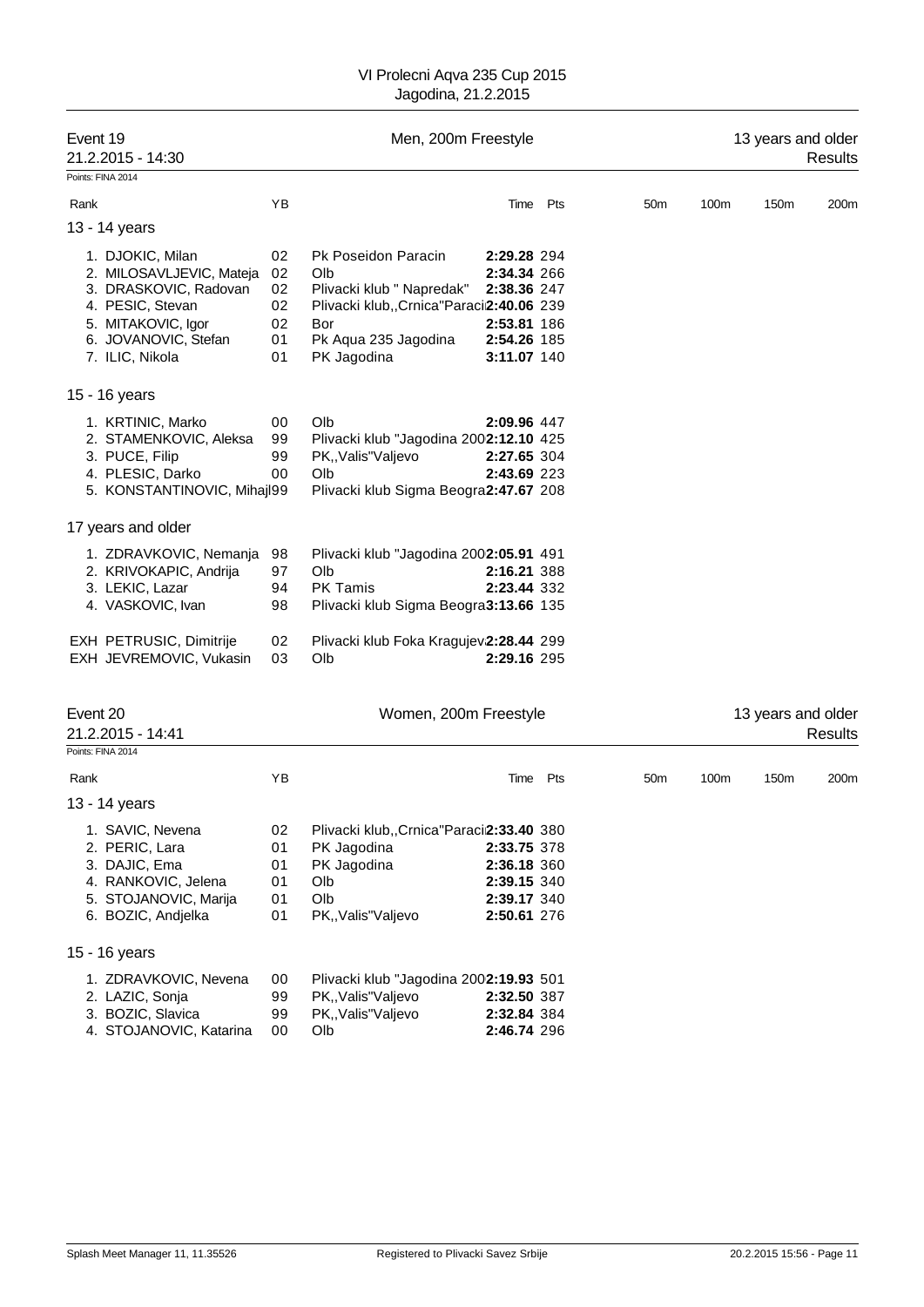| Event 21<br>21.2.2015 - 14:48 |                           |        | Men, 50m Breaststroke            | 13 years and older<br>Results |                               |  |
|-------------------------------|---------------------------|--------|----------------------------------|-------------------------------|-------------------------------|--|
| Points: FINA 2014             |                           |        |                                  |                               |                               |  |
| Rank                          |                           | YB     |                                  | Time                          | Pts                           |  |
| 13 - 14 years                 |                           |        |                                  |                               |                               |  |
|                               | 1. VELJKOVIC, Aleksa      | 02     | PK Jagodina                      | 39.29                         | 265                           |  |
|                               | 2. DINIC, Luka            | 01     | Pk Aqua 235 Jagodina             | 41.75                         | 221                           |  |
|                               | 3. RADOSAVLJEVIC, Andreja | 02     | Pk Aqua 235 Jagodina             | 41.84                         | 219                           |  |
|                               | 4. JOVANOVIC, Nikola      | 01     | Olb                              | 42.21                         | 214                           |  |
|                               | 5. PLANIC, Milan          | 02     | Plivacki klub Sigma Beograd      | 43.28                         | 198                           |  |
|                               | 6. DRASKOVIC, Radovan     | 02     | Plivacki klub " Napredak"        | 43.45                         | 196                           |  |
|                               | 7. MITAKOVIC, Igor        | 02     | Bor                              | 44.60                         | 181                           |  |
|                               | 8. MILOVANOVIC, Milos     | 02     | PK Jagodina                      | 47.24                         | 152                           |  |
|                               | 9. STEFANOVIC, Luka       | 01     | Plivacki klub "Jagodina 2000"    | 54.84                         | 97                            |  |
| 15 - 16 years                 |                           |        |                                  |                               |                               |  |
|                               | 1. ASANIN, Andrija        | 99     | Pk Aqua 235 Jagodina             | 34.30                         | 398                           |  |
|                               | 2. RADULOVIC, Aleksandar  | $00\,$ | PK,, Valis" Valjevo              | 34.71                         | 384                           |  |
|                               | 3. MLADENOVIC, Petar      | $00\,$ | Plivacki klub Sigma Beograd      | 41.21                         | 230                           |  |
|                               | 17 years and older        |        |                                  |                               |                               |  |
|                               | 1. LEKIC, Lazar           | 94     | PK Tamis                         | 29.21                         | 645                           |  |
|                               | 2. STOJANOVIC, Boris      | 89     | Plivacki klub,, Kikinda "Kikinda | 29.33                         | 638                           |  |
|                               |                           |        |                                  |                               |                               |  |
| Event 22                      | 21.2.2015 - 14:53         |        | Women, 50m Breaststroke          |                               | 13 years and older<br>Results |  |
| Points: FINA 2014             |                           |        |                                  |                               |                               |  |
| Rank                          |                           | YB     |                                  | Time                          | Pts                           |  |
| 13 - 14 years                 |                           |        |                                  |                               |                               |  |
|                               | 1. SPASIC, Andjela        | 01     | Olb                              | 43.60                         | 288                           |  |
|                               | 2. BOZIC, Andjelka        | 01     | PK,, Valis" Valjevo              | 49.24                         | 200                           |  |
|                               | 3. ZLONOGA, Andjela       | 02     | Pk Poseidon Paracin              | 57.46                         | 125                           |  |
|                               | 4. NEDELJKOVIC, Ana       | 02     | Pk Aqua 235 Jagodina             | 57.63                         | 124                           |  |
| 15 - 16 years                 |                           |        |                                  |                               |                               |  |
|                               | 1. CVETKOVIC, Teodora     | 99     | Plivacki klub "Jagodina 2000"    | 35.83                         | 519                           |  |
|                               | 2. ANDRIC, Bozica         | 99     | PK,, Valis" Valjevo              | 40.94                         | 348                           |  |
|                               | 3. ASANIN, Andjela        | $00\,$ | Pk Aqua 235 Jagodina             | 42.39                         | 313                           |  |
|                               | 17 years and older        |        |                                  |                               |                               |  |
|                               | 1. PAVLOVIC, Sara         | 96     | Plivacki klub "Jagodina 2000"    | 35.81                         | 520                           |  |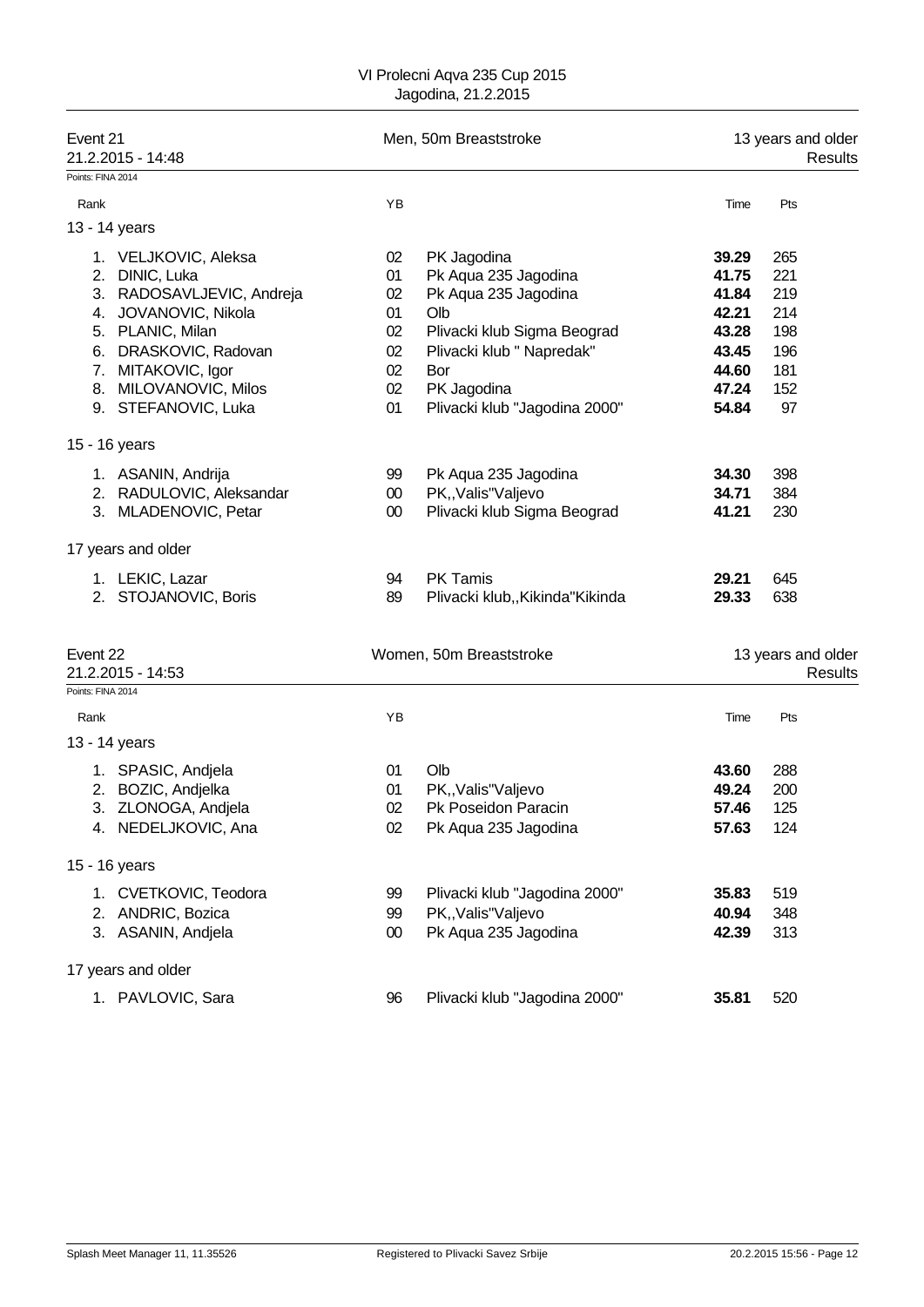|          | Event 23<br>21.2.2015 - 14:56            |          | Men, 100m Backstroke |                                                            |                    |            | 13 years and older<br>Results |                 |                                      |
|----------|------------------------------------------|----------|----------------------|------------------------------------------------------------|--------------------|------------|-------------------------------|-----------------|--------------------------------------|
|          | Points: FINA 2014                        |          |                      |                                                            |                    |            |                               |                 |                                      |
| Rank     |                                          | ΥB       |                      |                                                            | Time               | Pts        |                               | 50 <sub>m</sub> | 100m                                 |
|          | 13 - 14 years                            |          |                      |                                                            |                    |            |                               |                 |                                      |
|          | 1. IVKOVIC, Sava                         | 01       |                      | Plivacki klub " Napredak"                                  | 1:14.80            | 280        |                               |                 |                                      |
|          | 2. PESIC, Stevan                         | 02       |                      | Plivacki klub,, Crnica "Paracin                            | 1:24.12            | 196        |                               |                 |                                      |
|          |                                          |          |                      |                                                            |                    |            |                               |                 |                                      |
|          | 15 - 16 years                            |          |                      |                                                            |                    |            |                               |                 |                                      |
|          | 1. TESIC, Vojin                          | 00       |                      | Pk Aqua 235 Jagodina                                       | 1:12.77            | 304        |                               |                 |                                      |
| 2.       | MAKSIMOVIC, Srdjan                       | 00       | PK,, Valis" Valjevo  |                                                            | 1:15.91            | 267        |                               |                 |                                      |
|          | 3. KOSTIC, Nenad<br>4. MILOJEVIC, Nikola | 00<br>00 |                      | Pk Aqua 235 Jagodina                                       | 1:16.91<br>1:28.52 | 257<br>168 |                               |                 |                                      |
|          |                                          |          |                      | Plivacki klub Sigma Beograd                                |                    |            |                               |                 |                                      |
|          | 17 years and older                       |          |                      |                                                            |                    |            |                               |                 |                                      |
|          | 1. ZDRAVKOVIC, Nemanja                   | 98       |                      | Plivacki klub "Jagodina 2000"                              | 1:05.60            | 415        |                               |                 |                                      |
|          | 2. MANDIC, Dragan                        | 97       |                      | Plivacki klub Sigma Beograd                                | 1:20.49            | 224        |                               |                 |                                      |
|          |                                          |          |                      |                                                            |                    |            |                               |                 |                                      |
| Event 24 | 21.2.2015 - 15:00                        |          |                      | Women, 100m Backstroke                                     |                    |            |                               |                 | 13 years and older<br><b>Results</b> |
|          | Points: FINA 2014                        |          |                      |                                                            |                    |            |                               |                 |                                      |
| Rank     |                                          | ΥB       |                      |                                                            | Time               | Pts        |                               | 50 <sub>m</sub> | 100m                                 |
|          | 13 - 14 years                            |          |                      |                                                            |                    |            |                               |                 |                                      |
|          | 1. KARIC, Mina                           | 01       |                      | Pk Aqua 235 Jagodina                                       | 1:19.84            | 331        |                               |                 |                                      |
|          | 2. STEVANOVIC, Vanja                     | 02       |                      | Plivacki klub " Napredak"                                  | 1:27.20            | 254        |                               |                 |                                      |
|          | 3. RISTIC, Jovana                        | 02       | PK Jagodina          |                                                            | 2:44.29            | 37         |                               |                 |                                      |
|          | 17 years and older                       |          |                      |                                                            |                    |            |                               |                 |                                      |
|          | 1. RASIC, Ana                            | 98       | PK Jagodina          |                                                            | 1:07.81            | 540        |                               |                 |                                      |
|          |                                          |          |                      |                                                            |                    |            |                               |                 |                                      |
| Event 25 |                                          |          |                      | Men, 50m Freestyle                                         |                    |            |                               |                 | 13 years and older                   |
|          | 21.2.2015 - 15:03<br>Points: FINA 2014   |          |                      |                                                            |                    |            |                               |                 | Results                              |
|          |                                          |          |                      |                                                            |                    |            |                               |                 |                                      |
| Rank     |                                          |          | YB                   |                                                            |                    |            | Time                          | Pts             |                                      |
|          | 13 - 14 years                            |          |                      |                                                            |                    |            |                               |                 |                                      |
|          | 1. PETKOVIC, Andrija                     |          | 01                   | PK Sveti Nikola                                            |                    |            | 28.33                         | 367             |                                      |
| 2.       | DINIC, Luka                              |          | 01                   | Pk Aqua 235 Jagodina                                       |                    |            | 30.33                         | 299             |                                      |
| 3.       | PETRUSIC, Dimitrije                      |          | 02                   | Plivacki klub Foka Kragujevac                              |                    |            | 30.71                         | 288             |                                      |
| 4.       | RAJIC, Uros<br>IVKOVIC, Sava             |          | 01                   | Plivacki klub "Jagodina 2000"<br>Plivacki klub " Napredak" |                    |            | 30.83                         | 285<br>271      |                                      |
| 5.<br>6. | MILOSAVLJEVIC, Mateja                    |          | 01<br>02             | Olb                                                        |                    |            | 31.34<br>31.45                | 268             |                                      |
| 7.       | DJOKIC, Milan                            |          | 02                   | Pk Poseidon Paracin                                        |                    |            | 31.80                         | 260             |                                      |
| 8.       | JOVANOVIC, Stefan                        |          | 01                   | Pk Aqua 235 Jagodina                                       |                    |            | 32.17                         | 251             |                                      |
| 9.       | OCOKOLJIC, Sava                          |          | 01                   | Radnicki Kg                                                |                    |            | 33.28                         | 226             |                                      |
| 10.      | DRASKOVIC, Radovan                       |          | 02                   | Plivacki klub " Napredak"                                  |                    |            | 34.12                         | 210             |                                      |
| 11.      | <b>BURGIC, Dimitrije</b>                 |          | 02                   | Plivacki klub " Napredak"                                  |                    |            | 34.50                         | 203             |                                      |
| 12.      | VELJKOVIC, Aleksa                        |          | 02                   | PK Jagodina                                                |                    |            | 34.58                         | 202             |                                      |
| 13.      | PESIC, Stevan                            |          | 02                   | Plivacki klub,, Crnica "Paracin                            |                    |            | 34.61                         | 201             |                                      |
| 14.      | RADOSAVLJEVIC, Andreja                   |          | 02                   | Pk Aqua 235 Jagodina                                       |                    |            | 35.24                         | 191             |                                      |
| 15.      | MITAKOVIC, Igor                          |          | 02                   | Bor                                                        |                    |            | 35.37                         | 189             |                                      |
| 16.      | PLANIC, Milan                            |          | 02                   | Plivacki klub Sigma Beograd                                |                    |            | 37.73                         | 155             |                                      |
| 17.      | MILOVANOVIC, Milos                       |          | 02                   | PK Jagodina                                                |                    |            | 38.05                         | 151             |                                      |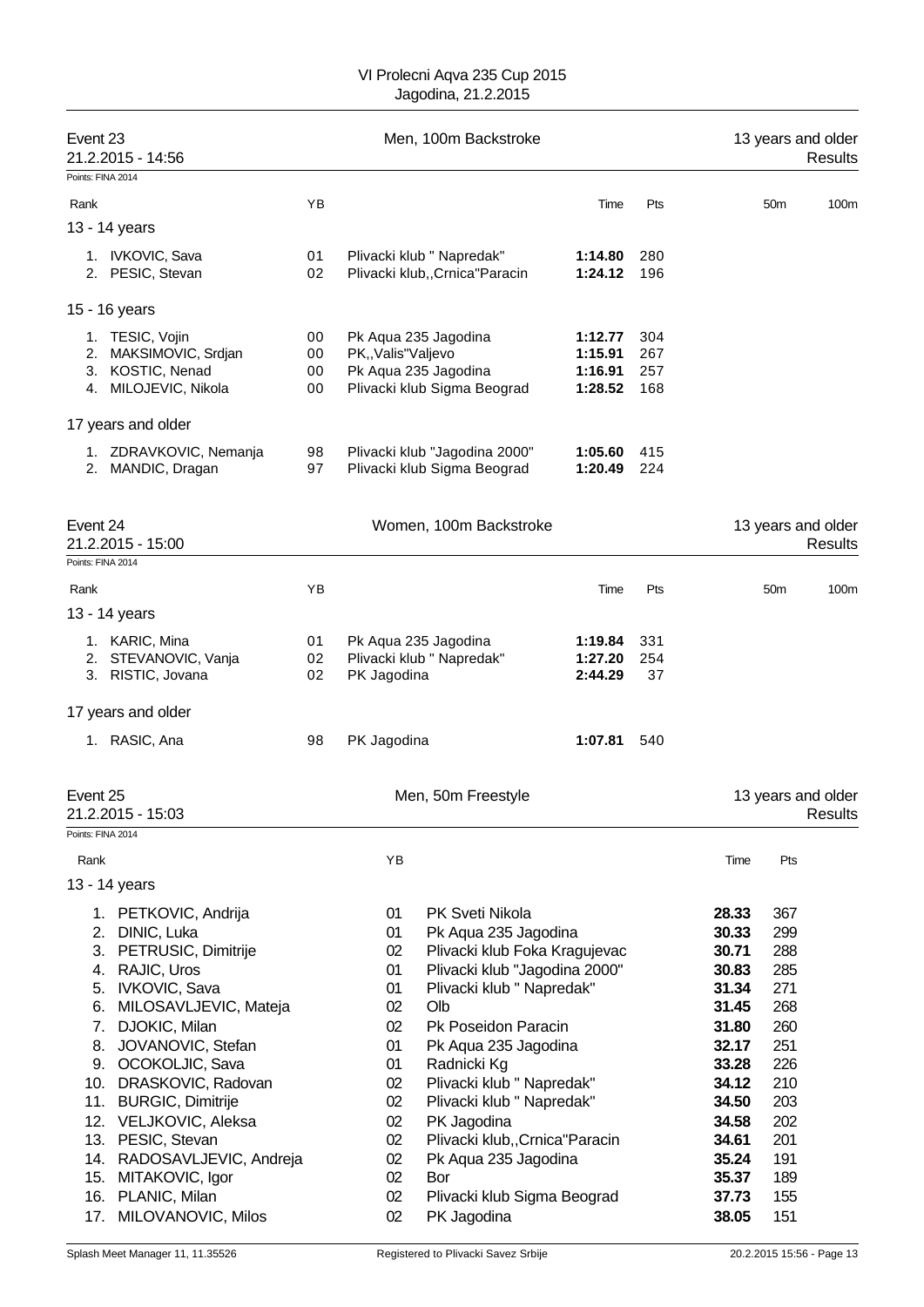# Event 25, Boys, 50m Freestyle, 13 - 14 years

| Rank              |                                     | ΥB               |                                                         | Time           | Pts                           |
|-------------------|-------------------------------------|------------------|---------------------------------------------------------|----------------|-------------------------------|
|                   | 18. ZIZAKOVIC, Marko                | 01               | Radnicki Kg                                             | 38.62          | 145                           |
|                   | 19. ILIC, Nikola                    | 01               | PK Jagodina                                             | 38.75          | 143                           |
|                   | 20. STEFANOVIC, Luka                | 01               | Plivacki klub "Jagodina 2000"                           | 44.69          | 93                            |
|                   | 15 - 16 years                       |                  |                                                         |                |                               |
|                   | 1. ASANIN, Andrija                  | 99               | Pk Aqua 235 Jagodina                                    | 26.08          | 471                           |
|                   | 2. KRTINIC, Marko                   | $00\,$           | Olb                                                     | 26.64          | 442                           |
|                   | 3. STAMENKOVIC, Aleksa              | 99               | Plivacki klub "Jagodina 2000"                           | 28.16          | 374                           |
|                   | 4. PUCE, Filip                      | 99               | PK,, Valis" Valjevo                                     | 29.50          | 325                           |
|                   | 5. RADULOVIC, Aleksandar            | $00\,$           | PK,, Valis" Valjevo                                     | 30.07          | 307                           |
|                   | 6. KOSTIC, Nenad                    | $00\,$           | Pk Aqua 235 Jagodina                                    | 30.63          | 291<br>289                    |
|                   | 7. TESIC, Vojin<br>8. PLESIC, Darko | $00\,$<br>$00\,$ | Pk Aqua 235 Jagodina<br>Olb                             | 30.68<br>31.09 | 278                           |
|                   | 9. MAKSIMOVIC, Srdjan               | $00\,$           | PK,, Valis" Valjevo                                     | 31.17          | 276                           |
|                   | 10. KONSTANTINOVIC, Mihajlo         | 99               | Plivacki klub Sigma Beograd                             | 33.22          | 228                           |
|                   | 11. SIMIC, Andrija                  | 99               | Plivacki klub Sigma Beograd                             | 33.44          | 223                           |
|                   | 12. MILOJEVIC, Nikola               | $00\,$           | Plivacki klub Sigma Beograd                             | 35.51          | 186                           |
|                   | 13. MLADENOVIC, Petar               | $00\,$           | Plivacki klub Sigma Beograd                             | 36.78          | 168                           |
|                   | 17 years and older                  |                  |                                                         |                |                               |
|                   | 1. STOJANOVIC, Boris                | 89               | Plivacki klub,, Kikinda "Kikinda                        | 23.10          | 678                           |
|                   | 2. JEVTIC, Petar                    | 98               | Plivacki klub "Jagodina 2000"                           | 26.40          | 454                           |
|                   | 3. ZDRAVKOVIC, Nemanja              | 98               | Plivacki klub "Jagodina 2000"                           | 28.25          | 371                           |
|                   | 4. KRIVOKAPIC, Andrija              | 97               | Olb                                                     | 28.63          | 356                           |
|                   | 5. OCOKOLJIC, Petar                 | 97               | Radnicki Kg                                             | 30.16          | 304                           |
|                   | 6. MILOSAVLJEVIC, David             | 98               | Radnicki Kg                                             | 30.60          | 291                           |
|                   | 7. MANDIC, Dragan                   | 97               | Plivacki klub Sigma Beograd                             | 32.06          | 253                           |
|                   | 8. MILJKOVIC, Nemanja               | 97               | Pk Poseidon Paracin                                     | 32.45          | 244                           |
|                   | 9. VASKOVIC, Ivan                   | 98               | Plivacki klub Sigma Beograd                             | 38.22          | 149                           |
| Event 26          | 21.2.2015 - 15:12                   |                  | Women, 50m Freestyle                                    |                | 13 years and older<br>Results |
| Points: FINA 2014 |                                     |                  |                                                         |                |                               |
| Rank              |                                     | YB               |                                                         | Time           | Pts                           |
|                   | 13 - 14 years                       |                  |                                                         |                |                               |
|                   | 1. CVETKOVIC, Tijana                | 01               | PK Jagodina                                             | 29.99          | 465                           |
| 2.                | COLIC, Jovana                       | 02               | Plivacki klub " Napredak"                               | 31.15          | 415                           |
| 3.                | MARKOVIC, Milica                    | 01               | Bor                                                     | 31.42          | 404                           |
| 4.                | PERIC, Lara                         | 01               | PK Jagodina                                             | 32.31          | 372                           |
| 5.                | STOJANOVIC, Marija                  | 01               | Olb                                                     | 32.68          | 359                           |
| 6.                | DAJIC, Ema                          | 01               | PK Jagodina                                             | 33.04          | 348                           |
| 7.                | SAVIC, Nevena<br>8. KARIC, Mina     | 02<br>01         | Plivacki klub,, Crnica "Paracin<br>Pk Aqua 235 Jagodina | 33.14<br>33.42 | 344<br>336                    |
|                   | 9. KIS, Helena                      | 02               | Plivacki klub,, Crnica "Paracin                         | 33.74          | 326                           |
|                   | 10. RANKOVIC, Jelena                | 01               | Olb                                                     | 34.59          | 303                           |
|                   | 11. SPASIC, Andjela                 | 01               | Olb                                                     | 34.61          | 302                           |
|                   | 12. STEVANOVIC, Vanja               | 02               | Plivacki klub " Napredak"                               | 35.38          | 283                           |
|                   | 13. BOZIC, Andjelka                 | 01               | PK,, Valis" Valjevo                                     | 36.40          | 260                           |
|                   | 14. NEDELJKOVIC, Ana                | 02               | Pk Aqua 235 Jagodina                                    | 38.89          | 213                           |
|                   | 15. ZLONOGA, Andjela                | 02               | Pk Poseidon Paracin                                     | 43.48          | 152                           |
|                   |                                     |                  |                                                         |                |                               |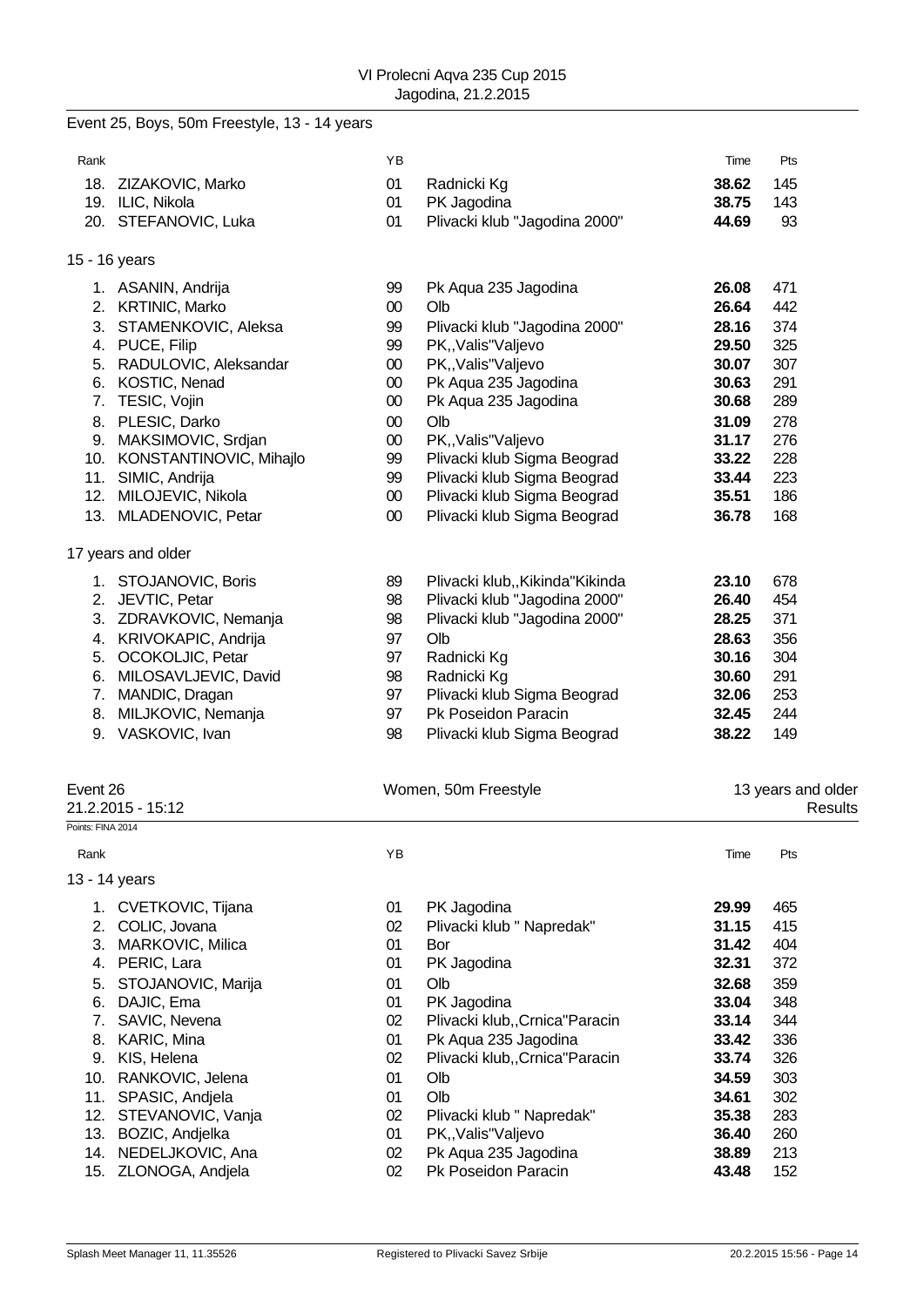# Event 26, Women, 50m Freestyle

| 15 - 16 years                                                                                                                                                                |                                                    |                                                                                                                                                                                     |                                                             |                                               |
|------------------------------------------------------------------------------------------------------------------------------------------------------------------------------|----------------------------------------------------|-------------------------------------------------------------------------------------------------------------------------------------------------------------------------------------|-------------------------------------------------------------|-----------------------------------------------|
| 1. ZDRAVKOVIC, Nevena<br>2. CVETKOVIC, Teodora<br>3. LAZIC, Sonja<br>4. ANDRIC, Bozica<br>5. BOZIC, Slavica<br>6. ASANIN, Andjela<br>7. SAVIC, Teodora<br>17 years and older | $00\,$<br>99<br>99<br>99<br>99<br>$00\,$<br>$00\,$ | Plivacki klub "Jagodina 2000"<br>Plivacki klub "Jagodina 2000"<br>PK,, Valis" Valjevo<br>PK,, Valis" Valjevo<br>PK,, Valis" Valjevo<br>Pk Aqua 235 Jagodina<br>Pk Aqua 235 Jagodina | 30.41<br>30.59<br>31.58<br>31.70<br>32.07<br>33.22<br>35.60 | 446<br>438<br>398<br>394<br>380<br>342<br>278 |
| 1. PAVLOVIC, Sara                                                                                                                                                            | 96                                                 | Plivacki klub "Jagodina 2000"                                                                                                                                                       | 29.12                                                       | 508                                           |
| 2. RASIC, Ana<br>3. MILOVANOVIC, Marija                                                                                                                                      | 98<br>96                                           | PK Jagodina<br>Pk Aqua 235 Jagodina                                                                                                                                                 | 29.59<br>49.70                                              | 484<br>102                                    |
| Event 27<br>21.2.2015 - 15:18                                                                                                                                                |                                                    | Men, 50m Butterfly                                                                                                                                                                  |                                                             | 13 years and older<br>Results                 |
| Points: FINA 2014                                                                                                                                                            |                                                    |                                                                                                                                                                                     |                                                             |                                               |
| Rank                                                                                                                                                                         | YB                                                 |                                                                                                                                                                                     | Time                                                        | Pts                                           |
| 13 - 14 years                                                                                                                                                                |                                                    |                                                                                                                                                                                     |                                                             |                                               |
| 1. PETRUSIC, Dimitrije                                                                                                                                                       | 02                                                 | Plivacki klub Foka Kragujevac                                                                                                                                                       | 33.98                                                       | 264                                           |
| 2. JOVANOVIC, Nikola                                                                                                                                                         | 01                                                 | Olb                                                                                                                                                                                 | 37.74                                                       | 192                                           |
| 3. ILIC, Nikola                                                                                                                                                              | 01                                                 | PK Jagodina                                                                                                                                                                         | 49.44                                                       | 85                                            |
| 15 - 16 years                                                                                                                                                                |                                                    |                                                                                                                                                                                     |                                                             |                                               |
| 1. KONSTANTINOVIC, Mihajlo                                                                                                                                                   | 99                                                 | Plivacki klub Sigma Beograd                                                                                                                                                         | 34.55                                                       | 251                                           |
| 17 years and older                                                                                                                                                           |                                                    |                                                                                                                                                                                     |                                                             |                                               |
| 1. JEVTIC, Petar                                                                                                                                                             | 98                                                 | Plivacki klub "Jagodina 2000"                                                                                                                                                       | 29.43                                                       | 406                                           |
| 2. MILOSAVLJEVIC, David                                                                                                                                                      | 98                                                 | Radnicki Kg                                                                                                                                                                         | 35.72                                                       | 227                                           |
| 3. MILJKOVIC, Nemanja                                                                                                                                                        | 97                                                 | Pk Poseidon Paracin                                                                                                                                                                 | 37.29                                                       | 199                                           |
| Event 28                                                                                                                                                                     |                                                    | Women, 50m Butterfly                                                                                                                                                                |                                                             | 13 years and older                            |
| 21.2.2015 - 15:21                                                                                                                                                            |                                                    |                                                                                                                                                                                     |                                                             | Results                                       |
| Points: FINA 2014                                                                                                                                                            |                                                    |                                                                                                                                                                                     |                                                             |                                               |
| Rank                                                                                                                                                                         | YB                                                 |                                                                                                                                                                                     | Time                                                        | Pts                                           |
| 13 - 14 years                                                                                                                                                                |                                                    |                                                                                                                                                                                     |                                                             |                                               |
| 1. MARKOVIC, Milica                                                                                                                                                          | 01                                                 | Bor                                                                                                                                                                                 | 33.14                                                       | 398                                           |
| 2. CVETKOVIC, Tijana                                                                                                                                                         | 01                                                 | PK Jagodina                                                                                                                                                                         | 35.04                                                       | 336                                           |
| 3. COLIC, Jovana                                                                                                                                                             | 02                                                 | Plivacki klub " Napredak"                                                                                                                                                           | 35.61                                                       | 320                                           |
| 4. DAJIC, Ema                                                                                                                                                                | 01                                                 | PK Jagodina                                                                                                                                                                         | 38.78                                                       | 248                                           |
| 5. SPASIC, Andjela                                                                                                                                                           | 01                                                 | Olb                                                                                                                                                                                 | 39.37                                                       | 237                                           |
| 6. SAVIC, Nevena                                                                                                                                                             | 02                                                 | Plivacki klub,, Crnica "Paracin                                                                                                                                                     | 40.10                                                       | 224                                           |
| 7. STEVANOVIC, Vanja                                                                                                                                                         | 02                                                 | Plivacki klub " Napredak"                                                                                                                                                           | 40.89                                                       | 211                                           |
| 15 - 16 years                                                                                                                                                                |                                                    |                                                                                                                                                                                     |                                                             |                                               |
| STOJANOVIC, Katarina<br>1.                                                                                                                                                   | $00\,$                                             | Olb                                                                                                                                                                                 | 37.42                                                       | 276                                           |
| 2. ANDRIC, Bozica                                                                                                                                                            | 99                                                 | PK,, Valis" Valjevo                                                                                                                                                                 | 37.48                                                       | 275                                           |
|                                                                                                                                                                              |                                                    |                                                                                                                                                                                     |                                                             |                                               |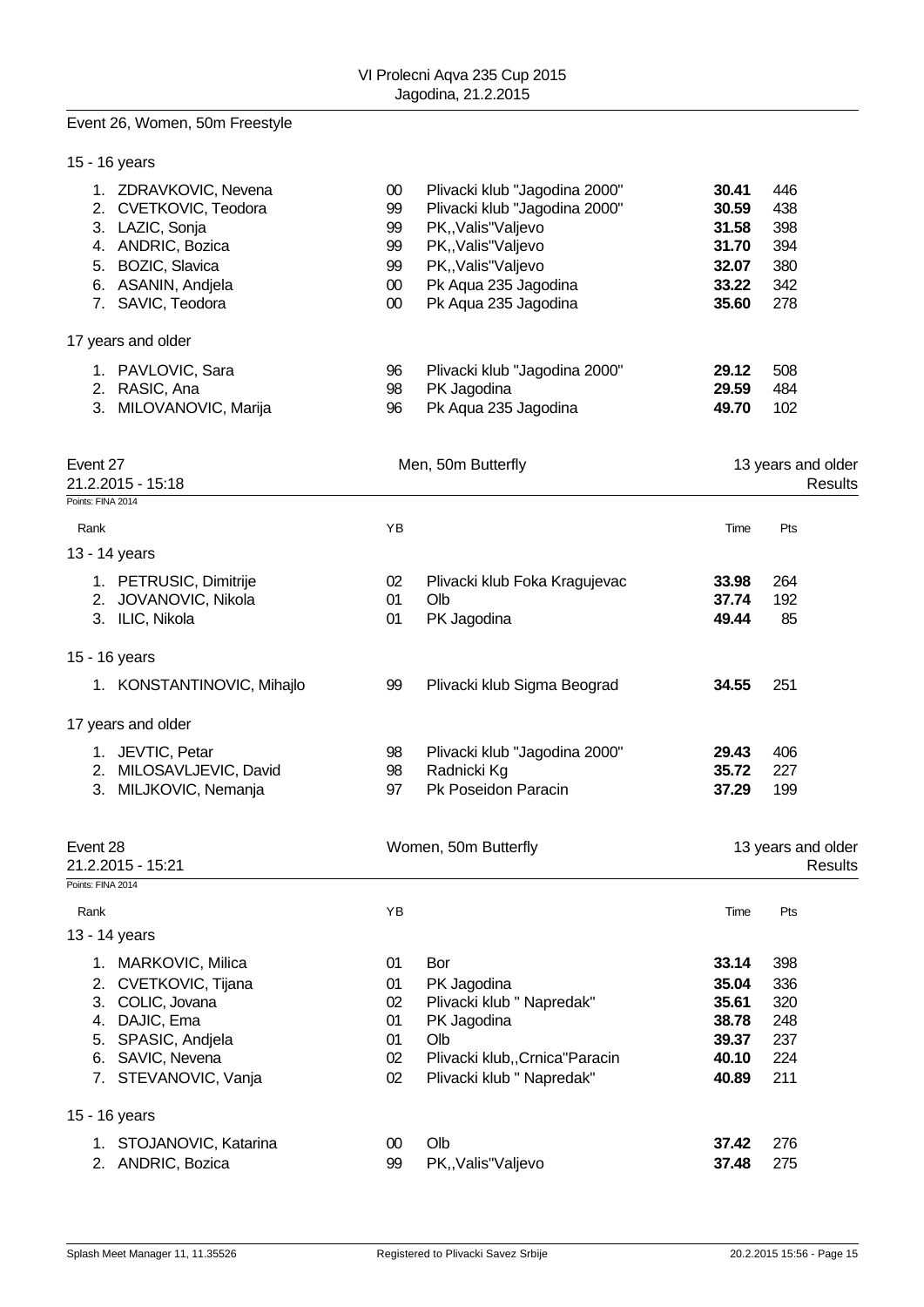| Event 29<br>21.2.2015 - 15:24                                                                                    |                            | Men, 100m Medley |                                                                                                                                                         |                                                     |                                 |                                           | 13 years and older<br>Results |                               |  |
|------------------------------------------------------------------------------------------------------------------|----------------------------|------------------|---------------------------------------------------------------------------------------------------------------------------------------------------------|-----------------------------------------------------|---------------------------------|-------------------------------------------|-------------------------------|-------------------------------|--|
| Points: FINA 2014                                                                                                |                            |                  |                                                                                                                                                         |                                                     |                                 |                                           |                               |                               |  |
| Rank                                                                                                             | ΥB                         |                  |                                                                                                                                                         | Time                                                | Pts                             |                                           | 50 <sub>m</sub>               | 100m                          |  |
| 13 - 14 years                                                                                                    |                            |                  |                                                                                                                                                         |                                                     |                                 |                                           |                               |                               |  |
| 1. RAJIC, Uros<br>2. VELJKOVIC, Aleksa<br>3. OCOKOLJIC, Sava<br>4. PLANIC, Milan<br>5. ZIZAKOVIC, Marko          | 01<br>02<br>01<br>02<br>01 |                  | Plivacki klub "Jagodina 2000"<br>PK Jagodina<br>Radnicki Kg<br>Plivacki klub Sigma Beograd<br>Radnicki Kg                                               | 1:19.80<br>1:24.73<br>1:28.76<br>1:35.02<br>1:39.95 | 256<br>214<br>186<br>151<br>130 |                                           |                               |                               |  |
| 15 - 16 years                                                                                                    |                            |                  |                                                                                                                                                         |                                                     |                                 |                                           |                               |                               |  |
| 1. KRTINIC, Marko<br>2. STAMENKOVIC, Aleksa<br>3. RADULOVIC, Aleksandar<br>4. PUCE, Filip<br>DSQ SIMIC, Andrija  | 00<br>99<br>00<br>99<br>99 |                  | Olb<br>Plivacki klub "Jagodina 2000"<br>PK,, Valis" Valjevo<br>PK,, Valis" Valjevo<br>Plivacki klub Sigma Beograd                                       | 1:06.52<br>1:13.55<br>1:15.25<br>1:18.98<br>1:33.74 | 443<br>327<br>306<br>264        |                                           |                               |                               |  |
| 17 years and older                                                                                               |                            |                  |                                                                                                                                                         |                                                     |                                 |                                           |                               |                               |  |
| 1. OCOKOLJIC, Petar                                                                                              | 97                         |                  | Radnicki Kg                                                                                                                                             | 1:26.50                                             | 201                             |                                           |                               |                               |  |
| Event 30<br>21.2.2015 - 15:30<br>Points: FINA 2014                                                               |                            |                  | Women, 100m Medley                                                                                                                                      |                                                     |                                 |                                           |                               | 13 years and older<br>Results |  |
| Rank                                                                                                             | ΥB                         |                  |                                                                                                                                                         | Time                                                | Pts                             |                                           | 50 <sub>m</sub>               | 100m                          |  |
| 13 - 14 years                                                                                                    |                            |                  |                                                                                                                                                         |                                                     |                                 |                                           |                               |                               |  |
| 1. MARKOVIC, Milica<br>2. NEDELJKOVIC, Ana                                                                       | 01<br>02                   |                  | Bor<br>Pk Aqua 235 Jagodina                                                                                                                             | 1:21.60<br>1:49.06                                  | 348<br>146                      |                                           |                               |                               |  |
| 15 - 16 years                                                                                                    |                            |                  |                                                                                                                                                         |                                                     |                                 |                                           |                               |                               |  |
| 1. CVETKOVIC, Teodora<br>2. ANDRIC, Bozica                                                                       | 99<br>99                   |                  | Plivacki klub "Jagodina 2000"<br>PK,, Valis" Valjevo                                                                                                    | 1:17.57<br>1:24.81                                  | 406<br>310                      |                                           |                               |                               |  |
| 17 years and older                                                                                               |                            |                  |                                                                                                                                                         |                                                     |                                 |                                           |                               |                               |  |
| 1. RASIC, Ana<br>2. PAVLOVIC, Sara                                                                               | 98<br>96                   |                  | PK Jagodina<br>Plivacki klub "Jagodina 2000"                                                                                                            | 1:08.98<br>1:12.89                                  | 577<br>489                      |                                           |                               |                               |  |
| Event 31<br>21.2.2015 - 15:34                                                                                    |                            |                  | Men, 50m Backstroke                                                                                                                                     |                                                     |                                 |                                           |                               | 13 years and older<br>Results |  |
| Points: FINA 2014                                                                                                |                            |                  |                                                                                                                                                         |                                                     |                                 |                                           |                               |                               |  |
| Rank                                                                                                             |                            |                  | YB                                                                                                                                                      |                                                     |                                 | Time                                      | Pts                           |                               |  |
| 13 - 14 years                                                                                                    |                            |                  |                                                                                                                                                         |                                                     |                                 |                                           |                               |                               |  |
| 1. PETKOVIC, Andrija<br>2. IVKOVIC, Sava<br>3. BURGIC, Dimitrije<br>DSQ ZIZAKOVIC, Marko<br>DSQ STEFANOVIC, Luka |                            |                  | PK Sveti Nikola<br>01<br>Plivacki klub " Napredak"<br>01<br>Plivacki klub " Napredak"<br>02<br>Radnicki Kg<br>01<br>Plivacki klub "Jagodina 2000"<br>01 |                                                     |                                 | 31.43<br>34.60<br>41.06<br>46.91<br>57.03 | 372<br>279<br>166             |                               |  |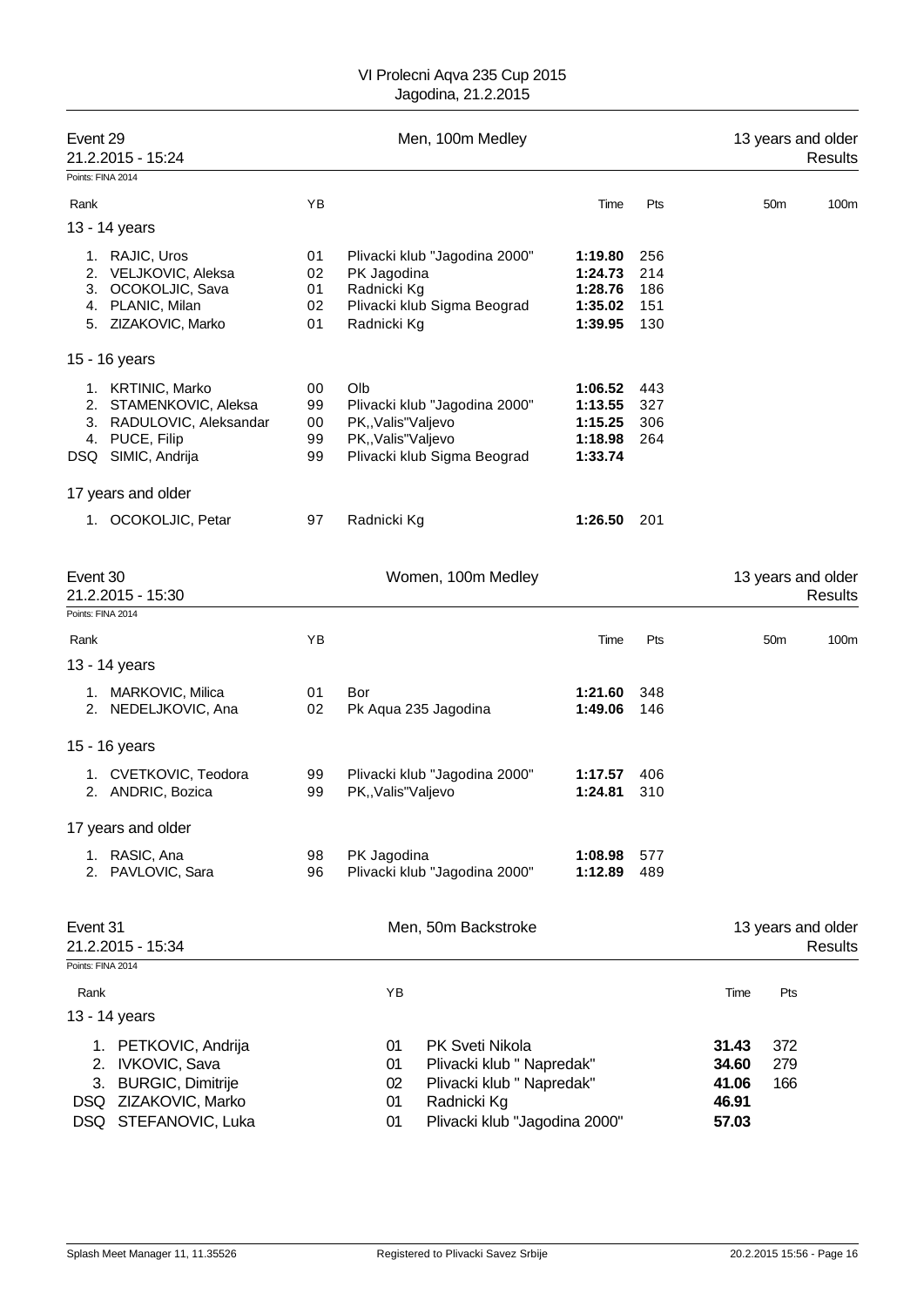# Event 31, Men, 50m Backstroke

|                   | 15 - 16 years                                                                        |          |                                      |                                                                                                    |                    |            |                                  |                          |         |
|-------------------|--------------------------------------------------------------------------------------|----------|--------------------------------------|----------------------------------------------------------------------------------------------------|--------------------|------------|----------------------------------|--------------------------|---------|
|                   | 1. TESIC, Vojin<br>2. KOSTIC, Nenad<br>3. MAKSIMOVIC, Srdjan<br>4. MILOJEVIC, Nikola |          | $00\,$<br>$00\,$<br>$00\,$<br>$00\,$ | Pk Aqua 235 Jagodina<br>Pk Aqua 235 Jagodina<br>PK,, Valis" Valjevo<br>Plivacki klub Sigma Beograd |                    |            | 32.93<br>34.56<br>34.66<br>41.34 | 323<br>280<br>277<br>163 |         |
|                   | 17 years and older                                                                   |          |                                      |                                                                                                    |                    |            |                                  |                          |         |
|                   | 1. MANDIC, Dragan<br>2. OCOKOLJIC, Petar                                             |          | 97<br>97                             | Plivacki klub Sigma Beograd<br>Radnicki Kg                                                         |                    |            | 37.20<br>39.80                   | 224<br>183               |         |
| Event 32          | 21.2.2015 - 15:37                                                                    |          |                                      | Women, 50m Backstroke                                                                              |                    |            |                                  | 13 years and older       | Results |
| Points: FINA 2014 |                                                                                      |          |                                      |                                                                                                    |                    |            |                                  |                          |         |
| Rank              |                                                                                      |          | YB                                   |                                                                                                    |                    |            | Time                             | Pts                      |         |
|                   | 13 - 14 years                                                                        |          |                                      |                                                                                                    |                    |            |                                  |                          |         |
|                   | 1. KARIC, Mina                                                                       |          | 01                                   | Pk Aqua 235 Jagodina                                                                               |                    |            | 35.87                            | 367                      |         |
|                   | 2. KIS, Helena<br>3. RISTIC, Jovana                                                  |          | 02<br>02                             | Plivacki klub,, Crnica "Paracin<br>PK Jagodina                                                     |                    |            | 40.82<br>1:13.62                 | 249<br>42                |         |
|                   | 15 - 16 years                                                                        |          |                                      |                                                                                                    |                    |            |                                  |                          |         |
|                   | 1. BOZIC, Slavica                                                                    |          | 99                                   | PK,, Valis" Valjevo                                                                                |                    |            | 37.06                            | 333                      |         |
|                   | 2. ASANIN, Andjela                                                                   |          | $00\,$                               | Pk Aqua 235 Jagodina                                                                               |                    |            | 37.15                            | 331                      |         |
|                   | 3. SAVIC, Teodora                                                                    |          | $00\,$                               | Pk Aqua 235 Jagodina                                                                               |                    |            | 45.58                            | 179                      |         |
| Event 33          | 21.2.2015 - 15:40                                                                    |          |                                      | Men, 100m Freestyle                                                                                |                    |            |                                  | 13 years and older       | Results |
| Points: FINA 2014 |                                                                                      | YB       |                                      |                                                                                                    |                    |            |                                  |                          |         |
| Rank              |                                                                                      |          |                                      |                                                                                                    | Time               | Pts        |                                  | 50 <sub>m</sub>          | 100m    |
|                   | 13 - 14 years                                                                        |          |                                      |                                                                                                    |                    |            |                                  |                          |         |
|                   | 1. PETKOVIC, Andrija<br>2. RAJIC, Uros                                               | 01<br>01 | PK Sveti Nikola                      | Plivacki klub "Jagodina 2000"                                                                      | 1:03.99<br>1:07.65 | 346<br>293 |                                  |                          |         |
|                   | 3. PETRUSIC, Dimitrije                                                               | 02       |                                      | Plivacki klub Foka Kragujevac                                                                      | 1:08.18            | 286        |                                  |                          |         |
| 4.                | DINIC, Luka                                                                          | 01       |                                      | Pk Aqua 235 Jagodina                                                                               | 1:09.31            | 272        |                                  |                          |         |
| 5.<br>6.          | DJOKIC, Milan<br>MILOSAVLJEVIC, Mateja                                               | 02<br>02 | Olb                                  | Pk Poseidon Paracin                                                                                | 1:09.51<br>1:11.35 | 270<br>249 |                                  |                          |         |
| 7.                | JOVANOVIC, Stefan                                                                    | 01       |                                      | Pk Aqua 235 Jagodina                                                                               | 1:14.94            | 215        |                                  |                          |         |
| 8.                | <b>BURGIC, Dimitrije</b>                                                             | 02       |                                      | Plivacki klub " Napredak"                                                                          | 1:16.16            | 205        |                                  |                          |         |
|                   | 9. RADOSAVLJEVIC, Andreja<br>10. MILOVANOVIC, Milos                                  | 02<br>02 | PK Jagodina                          | Pk Aqua 235 Jagodina                                                                               | 1:21.03<br>1:21.25 | 170<br>169 |                                  |                          |         |
|                   | 15 - 16 years                                                                        |          |                                      |                                                                                                    |                    |            |                                  |                          |         |
|                   | 1. ASANIN, Andrija                                                                   | 99       |                                      | Pk Aqua 235 Jagodina                                                                               | 59.48              | 431        |                                  |                          |         |
|                   | 2. PLESIC, Darko                                                                     | 00       | Olb                                  |                                                                                                    | 1:09.15            | 274        |                                  |                          |         |
|                   | 3. SIMIC, Andrija                                                                    | 99       |                                      | Plivacki klub Sigma Beograd                                                                        | 1:22.55            | 161        |                                  |                          |         |
|                   | 17 years and older                                                                   |          |                                      |                                                                                                    |                    |            |                                  |                          |         |
|                   | 1. STOJANOVIC, Boris                                                                 | 89       |                                      | Plivacki klub,, Kikinda "Kikinda                                                                   | 52.09              | 642        |                                  |                          |         |
| 2.<br>3.          | JEVTIC, Petar<br>KRIVOKAPIC, Andrija                                                 | 98<br>97 | Olb                                  | Plivacki klub "Jagodina 2000"                                                                      | 57.76<br>1:02.35   | 470<br>374 |                                  |                          |         |
| 4.                | MILOSAVLJEVIC, David                                                                 | 98       | Radnicki Kg                          |                                                                                                    | 1:08.02            | 288        |                                  |                          |         |
| 5.                | VASKOVIC, Ivan                                                                       | 98       |                                      | Plivacki klub Sigma Beograd                                                                        | 1:22.18            | 163        |                                  |                          |         |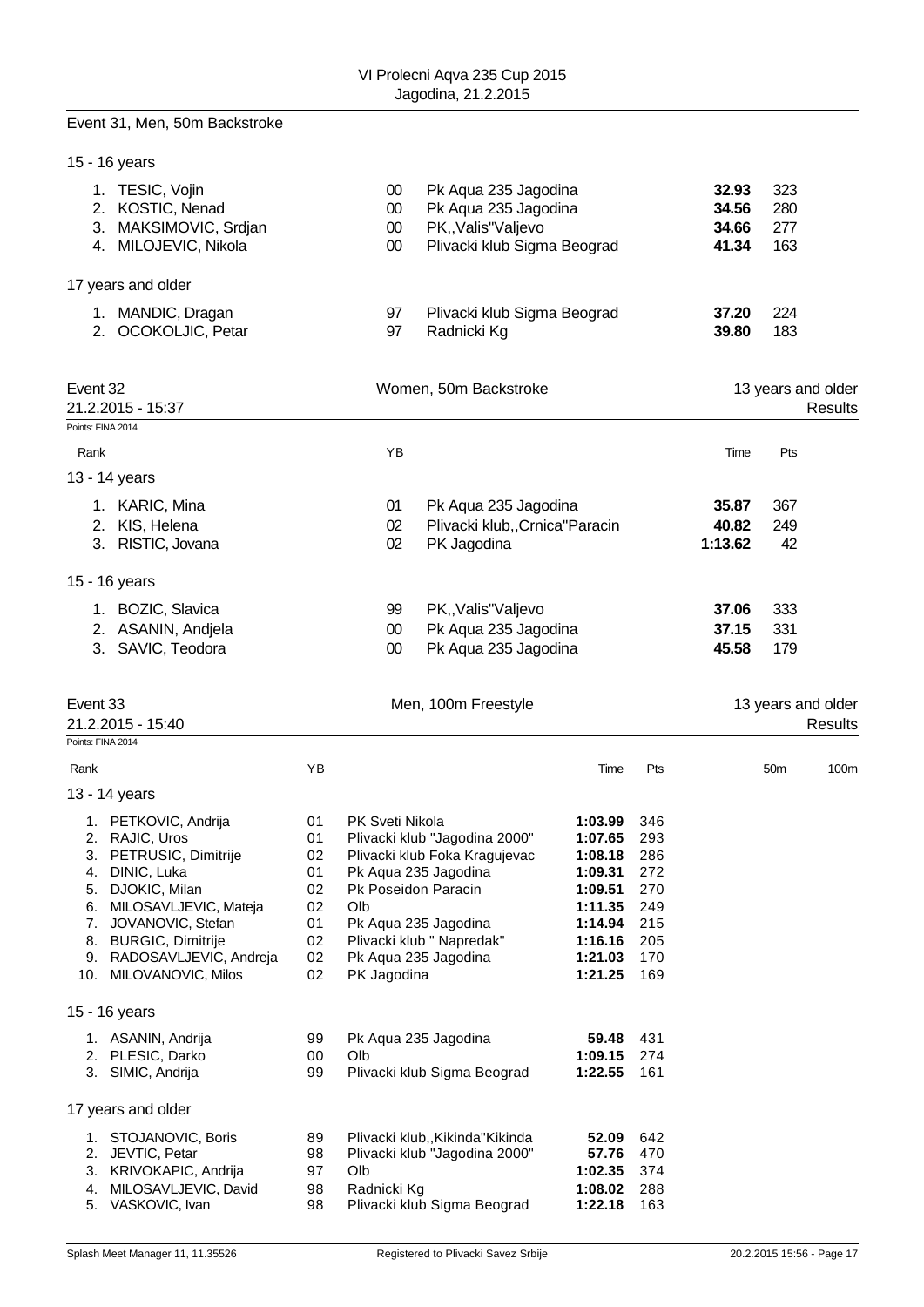| Event 34<br>21.2.2015 - 15:48 |                                                            | Women, 100m Freestyle<br>13 years and older |                                                        |                    |            |                                      | <b>Results</b>  |                               |
|-------------------------------|------------------------------------------------------------|---------------------------------------------|--------------------------------------------------------|--------------------|------------|--------------------------------------|-----------------|-------------------------------|
| Points: FINA 2014             |                                                            |                                             |                                                        |                    |            |                                      |                 |                               |
| Rank                          |                                                            | ΥB                                          |                                                        | Time               | Pts        |                                      | 50 <sub>m</sub> | 100m                          |
|                               | 13 - 14 years                                              |                                             |                                                        |                    |            |                                      |                 |                               |
|                               | 1. COLIC, Jovana                                           | 02                                          | Plivacki klub " Napredak"                              | 1:08.19            | 418        |                                      |                 |                               |
|                               | 2. CVETKOVIC, Tijana<br>3. STOJANOVIC, Marija              | 01<br>01                                    | PK Jagodina<br>Olb                                     | 1:09.12<br>1:13.19 | 401<br>338 |                                      |                 |                               |
|                               | 4. RANKOVIC, Jelena                                        | 01                                          | Olb                                                    | 1:16.65            | 294        |                                      |                 |                               |
|                               | 15 - 16 years                                              |                                             |                                                        |                    |            |                                      |                 |                               |
|                               | 1. ZDRAVKOVIC, Nevena<br>2. LAZIC, Sonja                   | 00<br>99                                    | Plivacki klub "Jagodina 2000"<br>PK,, Valis" Valjevo   | 1:05.31<br>1:10.19 | 476<br>383 |                                      |                 |                               |
|                               | 17 years and older                                         |                                             |                                                        |                    |            |                                      |                 |                               |
|                               | 1. MILOVANOVIC, Marija                                     | 96                                          | Pk Aqua 235 Jagodina                                   | 2:02.84            | 71         |                                      |                 |                               |
| Event 35                      | 21.2.2015 - 15:52                                          |                                             | Men, 4 x 50m Freestyle                                 |                    |            |                                      |                 | 13 years and older<br>Results |
| Points: FINA 2014             |                                                            |                                             |                                                        |                    |            |                                      |                 |                               |
| Rank                          |                                                            |                                             |                                                        |                    |            | Time                                 | Pts             |                               |
|                               | 1. Pk Aqua 235 Jagodina 1<br>TESIC, Vojin<br>KOSTIC, Nenad | 00<br>00                                    | Pk Aqua 235 Jagodina<br>DINIC, Luka<br>ASANIN, Andrija |                    |            | 1:48.57<br>01<br>99                  | 452             |                               |
|                               | 2. Plivacki klub "Jagodina 2000"<br>ZDRAVKOVIC, Nemanja    | 98                                          | Plivacki klub "Jagodina 2000"<br>RAJIC, Uros           |                    |            | 1:52.90<br>01                        | 402             |                               |
|                               | STAMENKOVIC, Aleksa                                        | 99                                          | JEVTIC, Petar                                          |                    |            | 98                                   |                 |                               |
|                               | 3. Olb 1<br><b>KRTINIC, Marko</b><br>MILOSAVLJEVIC, Mateja | 00<br>02                                    | Olb<br>PLESIC, Darko<br>KRIVOKAPIC, Andrija            |                    |            | 1:58.22<br>00<br>97                  | 350             |                               |
|                               | 4. Radnicki Kg                                             |                                             | Radnicki Kg                                            |                    |            | 2:13.18                              | 245             |                               |
|                               | OCOKOLJIC, Petar<br>ZIZAKOVIC, Marko                       | 97<br>01                                    | OCOKOLJIC, Sava<br>MILOSAVLJEVIC, David                |                    |            | 01<br>98                             |                 |                               |
| 5.                            | Plivacki klub Sigma Beograd                                |                                             | Plivacki klub Sigma Beograd                            |                    |            | 2:13.86                              | 241             |                               |
|                               | MANDIC, Dragan<br>MILOJEVIC, Nikola                        | 97<br>00                                    | SIMIC, Andrija<br>KONSTANTINOVIC, Mihajlo              |                    |            | 99<br>99                             |                 |                               |
| Event 36<br>21.2.2015 - 15:54 |                                                            | Women, 4 x 50m Freestyle                    |                                                        |                    |            | 13 years and older<br><b>Results</b> |                 |                               |
|                               | Points: FINA 2014                                          |                                             |                                                        |                    |            |                                      |                 |                               |
| Rank                          |                                                            |                                             |                                                        |                    |            | Time                                 | Pts             |                               |
|                               | 1. PK Jagodina 1                                           |                                             | PK Jagodina                                            |                    |            | 2:05.00                              | 467             |                               |
|                               | CVETKOVIC, Tijana<br>PERIC, Lara                           | 01<br>01                                    | DAJIC, Ema<br>RASIC, Ana                               |                    |            | 01<br>98                             |                 |                               |
|                               | 2. PK,, Valis" Valjevo 1                                   |                                             | PK,, Valis" Valjevo                                    |                    |            | 2:11.99                              | 397             |                               |
|                               | ANDRIC, Bozica<br>BOZIC, Slavica                           | 99<br>99                                    | BOZIC, Andjelka<br>LAZIC, Sonja                        |                    |            | 01<br>99                             |                 |                               |
|                               | 3. Olb 1                                                   |                                             | Olb                                                    |                    |            | 2:15.87                              | 364             |                               |
|                               | STOJANOVIC, Katarina<br>SPASIC, Andjela                    | 00<br>01                                    | RANKOVIC, Jelena<br>STOJANOVIC, Marija                 |                    |            | 01<br>01                             |                 |                               |
|                               | 4. Pk Aqua 235 Jagodina 1                                  |                                             | Pk Aqua 235 Jagodina                                   |                    |            | 2:21.09                              | 325             |                               |
|                               | KARIC, Mina<br>SAVIC, Teodora                              | 01<br>00                                    | NEDELJKOVIC, Ana<br>ASANIN, Andjela                    |                    |            | 02<br>00                             |                 |                               |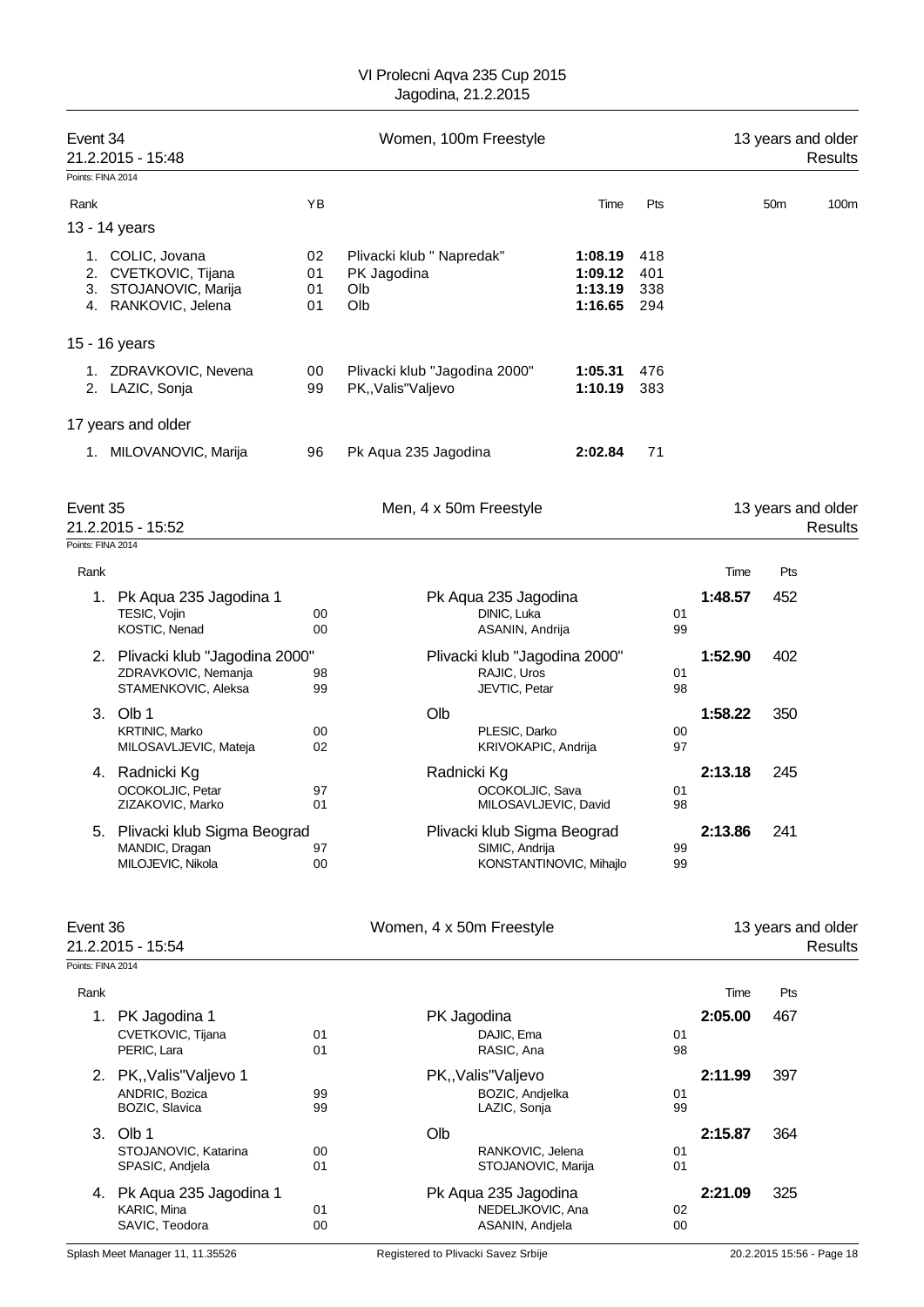# Medal Statistics **All Events** All Events

|                                     |             |            | Gold                     | Men<br>Silver  | <b>Bronze</b> | Gold           | Women<br>Silver | <b>Bronze</b> | Gold           | Silver         | All<br><b>Bronze</b> | Total |
|-------------------------------------|-------------|------------|--------------------------|----------------|---------------|----------------|-----------------|---------------|----------------|----------------|----------------------|-------|
| 1. Pk Agua 235 Jagodina             | <b>AQV</b>  | <b>SRB</b> | 9                        | 4              | 4             |                | 5               | 6             | 16             | 9              | 10                   | 35    |
| 2. Plivacki klub "Jagodina 2000"    | J2000       | <b>SRB</b> | 4                        | 6              | 2             |                | $\overline{c}$  |               | 11             | 8              | 2                    | 21    |
| 3. Pk Poseidon Paracin              | <b>POS</b>  | <b>SRB</b> | 9                        | 6              | 4             |                |                 |               | 9              | 6              | 5                    | 20    |
| 4. Plivacki klub Foka Kragujevac    | FO          | <b>SRB</b> | 1                        | $\overline{2}$ | 2             | 8              | 4               |               | 9              | 6              | 2                    | 17    |
| 5. Olb                              | <b>OLB</b>  | <b>SRB</b> | 3                        | 5              | 3             | 3              | 3               | 4             | 6              | 8              |                      | 21    |
| 6. Plivacki klub Sigma Beograd      | <b>SIG</b>  | <b>SRB</b> | 4                        | $\overline{2}$ | 2             | $\overline{2}$ |                 |               | 6              | 2              | 3                    | 11    |
| 7. PK Jagodina                      | JA          | <b>SRB</b> | 1                        | 3              | 2             | 4              | 5               | 5             | 5              | 8              | 7                    | 20    |
| 8. PK, Valis "Valjevo               | VAL         | <b>SRB</b> | $\blacksquare$           | $\overline{2}$ | 3             | 4              |                 | 2             | 4              | 9              | 5                    | 18    |
| 9. Bor                              | TD          | <b>SRB</b> | $\overline{\phantom{a}}$ |                | 2             | 4              | 7               | 5             | 4              | 7              |                      | 18    |
| 10. Omega-01                        | <b>OMG</b>  | <b>BUL</b> | 4                        | 1              |               |                |                 |               | 4              |                |                      | 6     |
| 11. Plivacki klub,, Crnica "Paracin | CP          | <b>SRB</b> | 2                        | 4              | 3             |                | 2               | 2             | 3              | 6              | 5                    | 14    |
| 12. PK "Barakuda"                   | <b>BAR</b>  | <b>SRB</b> | 1                        | $\overline{2}$ |               | $\overline{2}$ |                 | 3             | 3              | 2              | 4                    | 9     |
| 13. GD Sport                        | GD          | <b>BUL</b> |                          |                |               | 3              |                 |               | 3              |                |                      | 5     |
| 14. PK Sveti Nikola                 | <b>SNN</b>  | <b>SRB</b> | 3                        |                |               |                |                 |               | 3              |                |                      | 3     |
| 15. Plivacki klub " Napredak"       | <b>NAP</b>  | <b>SRB</b> | 1                        | 2              | 3             |                | $\overline{2}$  |               | $\overline{2}$ | 4              | 4                    | 10    |
| 16. Pk Usce                         | <b>USCE</b> | <b>SRB</b> | 2                        | 3              | 2             |                |                 |               | 2              | 3              | 2                    |       |
| 17. Plivacki klub,,Kikinda"Kikinda  | <b>KIK</b>  | <b>SRB</b> | $\overline{2}$           | 1              |               |                |                 |               | 2              |                |                      | 3     |
| 18. "Feniks" Sombor                 | <b>FEN</b>  | <b>SRB</b> | 2                        |                |               |                |                 |               | 2              |                |                      | 2     |
| 19. Radnicki Kg                     | <b>RAD</b>  | <b>SRB</b> | 1                        | 2              |               |                |                 | -             |                | $\overline{2}$ |                      | 4     |
| 20. PK Tamis                        | TAM         | <b>SRB</b> | 1                        |                |               |                |                 |               |                |                |                      | 2     |
| 21. Dubocica                        | DUB         | <b>SRB</b> |                          | 1              | 5             |                | 2               |               |                | 3              | 5                    | 8     |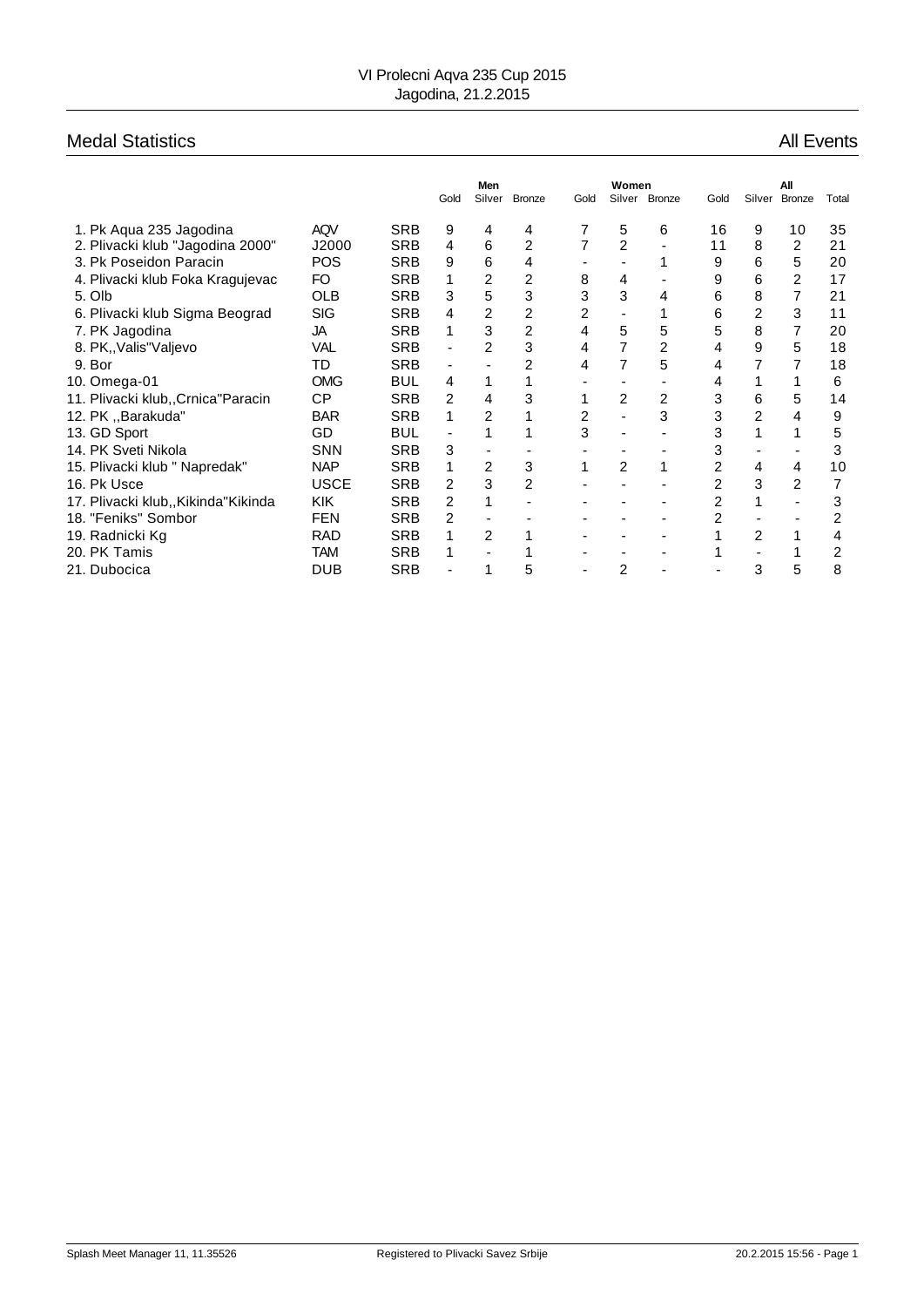# Best performance by points 34 of 36 Events

## Points: FINA 2014

#### **Men**

| 1. STOJANOVIC, Boris   | 89 | Plivacki klub,,Kikinda"Kikinda | 50 <sub>m</sub> Freestyle | 23.10   | 678 |
|------------------------|----|--------------------------------|---------------------------|---------|-----|
| 2. LEKIC, Lazar        | 94 | <b>PK Tamis</b>                | 50m Breaststroke          | 29.21   | 645 |
| 3. ZDRAVKOVIC, Nemanja | 98 | Plivacki klub "Jagodina 2000"  | 200m Freestyle            | 2:05.91 | 491 |
| 4. ASANIN, Andrija     | 99 | Pk Agua 235 Jagodina           | 50m Freestyle             | 26.08   | 471 |
| 5. JEVTIC, Petar       | 98 | Plivacki klub "Jagodina 2000"  | 100m Freestyle            | 57.76   | 470 |
| Women                  |    |                                |                           |         |     |
| 1. RASIC, Ana          | 98 | Plivacki Klub Jagodina         | 100m Medley               | 1:08.98 | 577 |
| 2. PAVLOVIC, Sara      | 96 | Plivacki klub "Jagodina 2000"  | 50m Breaststroke          | 35.81   | 520 |
| 3. CVETKOVIC, Teodora  | 99 | Plivacki klub "Jagodina 2000"  | 50m Breaststroke          | 35.83   | 519 |
| 4. ZDRAVKOVIC, Nevena  | 00 | Plivacki klub "Jagodina 2000"  | 200m Freestyle            | 2:19.93 | 501 |

5. CVETKOVIC, Tijana 01 Plivacki Klub Jagodina 50m Freestyle 29.99 465